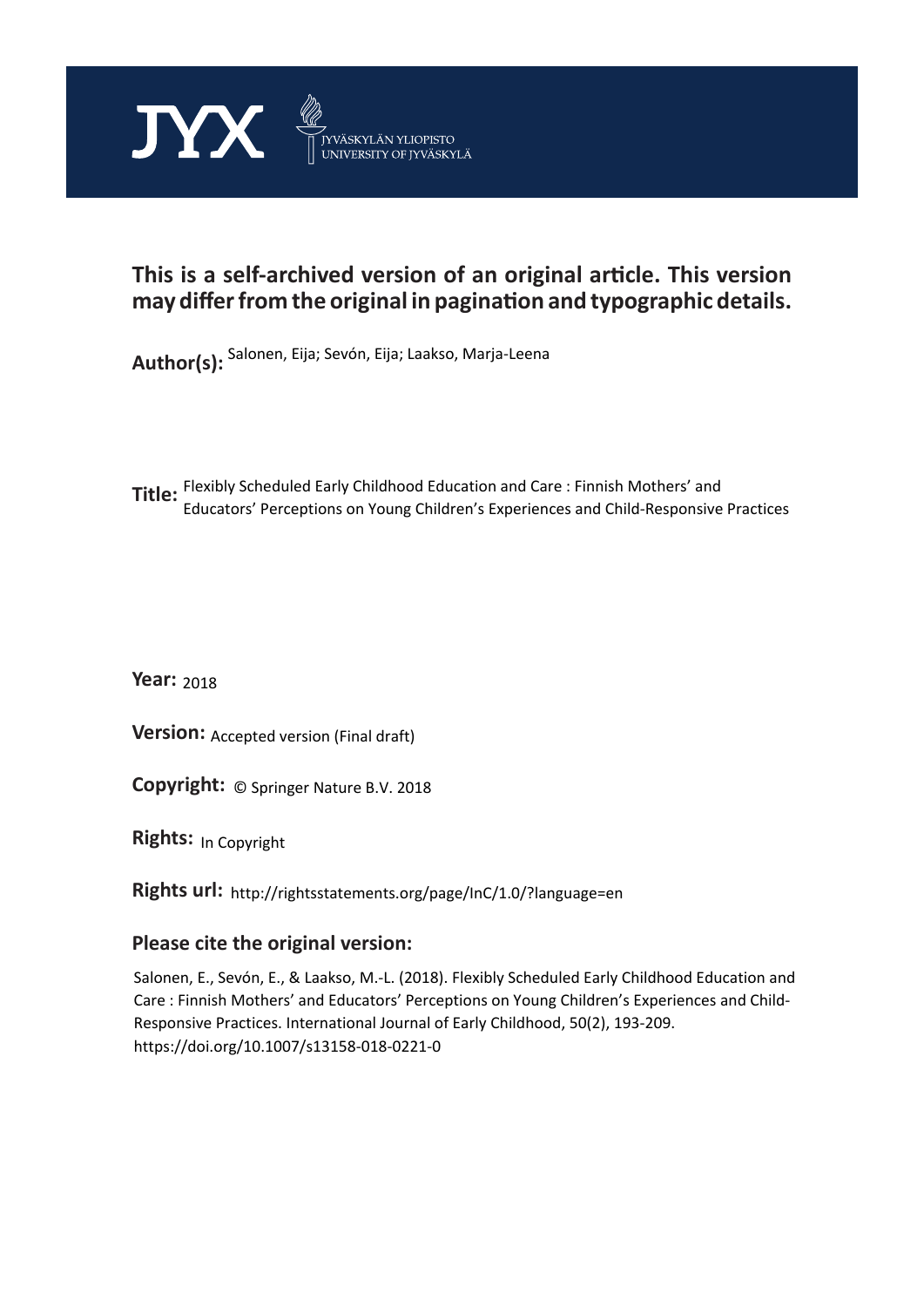# **Flexibly-scheduled early childhood education and care: Finnish mothers' and educators' perceptions on young children's experiences and child-responsive practices**

## **Abstract**

The study explores Finnish mothers' and educators' perceptions on young children's experiences and child-responsive practices related to flexibly-scheduled early childhood education and care (ECEC). Data were gathered by ethnography-based interviews with mothers and educators of oneto three-year-old children attending this form of ECEC and qualitatively analysed using the method of inductive content analysis. According to the interviewees, young children experienced a multitude of feelings related to flexibly-scheduled ECEC, ranging from the undesirable, such as strain, distress and confusion, to the desirable, such as comfort, satisfaction and understanding. The children's feelings were associated with different kinds of nonstandard ECEC schedules and the effects of these on their daily activities and social interactions. Child-responsive practices described by the interviewees included adjusting daily schedules, activities and social interactions at home and in ECEC to children's daily rhythms and needs. The findings point to the importance of taking young children's perspectives into account when seeking to enhance their wellbeing in the context of flexibly-scheduled ECEC.

Keywords: early childhood education and care; flexibly-scheduled care; day and night care; nonstandard schedules; child care; Finland

# **Résumé**

Cette recherche explore les perceptions de mères et d'éducateurs finlandais relativement aux expériences des jeunes enfants et aux pratiques sensibles aux enfants en lien avec des services de garde et d'éducation à la petite enfance à horaire flexible. Les données ont été recueillies par des interviews de type ethnographique des mères et des éducateurs d'enfants de un à trois ans, fréquentant ce type de services et ont été analysées qualitativement avec la méthode d'analyse inductive de contenu. Selon les personnes interrogées, les jeunes enfants ont ressenti une multitude de sentiments liés à ces services à horaire flexible, allant de sentiments indésirables de tension, détresse et confusion, à des sentiments désirables de confort, satisfaction et compréhension. Les sentiments des enfants étaient liés à différentes sortes d'horaires atypiques de services et les effets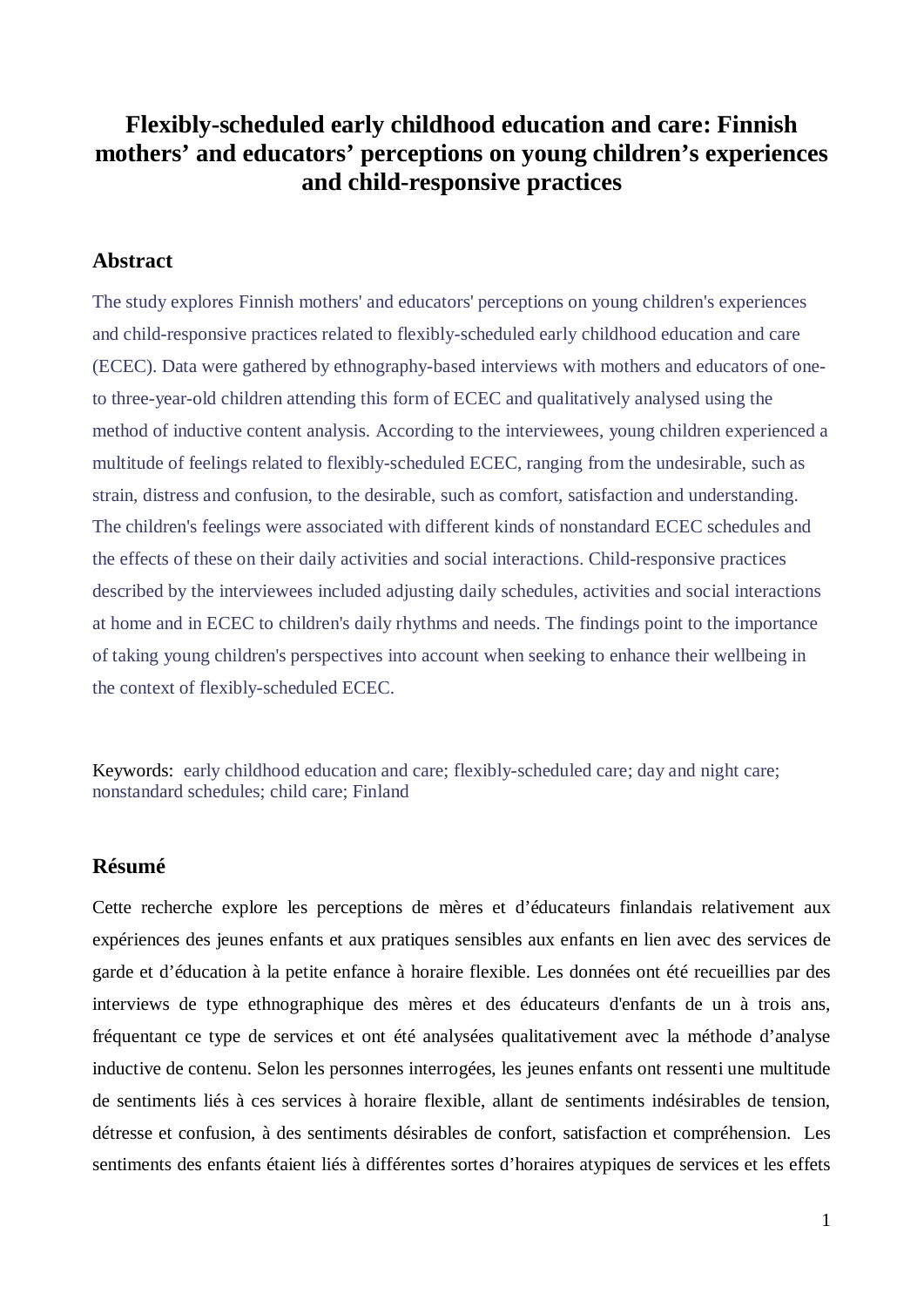de ces derniers sur leurs activités quotidiennes et leurs interactions sociales. Parmi les pratiques sensibles aux enfants décrites par les personnes interrogées se trouve l'ajustement quotidien des horaires, des activités et des interactions sociales à la maison et au service aux rythmes et besoins quotidiens des enfants. Les résultats soulignent l'importance de tenir compte des perspectives des enfants lorsqu'on cherche à améliorer leur bien-être dans le contexte des services de garde et d'éducation à la petite enfance à horaire flexible.

# **Resumen**

El presente estudio explora las percepciones de madres y educadores finlandeses acerca de las experiencias de niños pequeños y prácticas ajustadas a la respuesta de los niños relacionadas con una educación y atención infantil temprana flexible. Por medio de entrevistas etnográficas a madres y educadores de niños de uno a tres años de edad, que asistían a programas de educación y atención infantil temprana, se recolectó información que fue luego analizada cualitativamente utilizando el método de análisis de contenido inductivo. Con base en las repuestas de los entrevistados, los niños pequeños experimentaron varios sentimientos relacionados con prácticas flexibles en la educación y atención infantil: desde sentimientos indeseables tales como tensión, estrés y confusión, hasta aquellos deseables como comodidad, satisfacción y comprensión. Los sentimientos de los niños estuvieron asociados con diferentes tipos de programas de educación infantil temprana flexible y sus efectos sobre sus actividades e interacciones sociales diarias. Las prácticas ajustadas a la perspectiva de los niños que fueron mencionadas por los entrevistados incluyeron ajuste de rutinas diarias, actividades e interacciones sociales en casa y en la escuela, para las necesidades diarias de los niños y sus ritmos. Los resultados resaltan la importancia de tener en cuenta la perspectiva de niños pequeños en pos del mejoramiento de su bienestar en el contexto de programas flexibles de educación y atención infantil temprana.

### **INTRODUCTION**

A significant number of young Finnish children attend flexibly-scheduled ECEC, a form of ECEC that includes evenings, nights and/or weekends, according to their family's needs. Previous studies (De Schipper et al. 2003; Sevón et al. 2017) have suggested that, because it supports a less stable daily life, flexibly-scheduled ECEC may impair child wellbeing, particularly that of the youngest children. However, we know little about young children's daily lives in this specific context. Most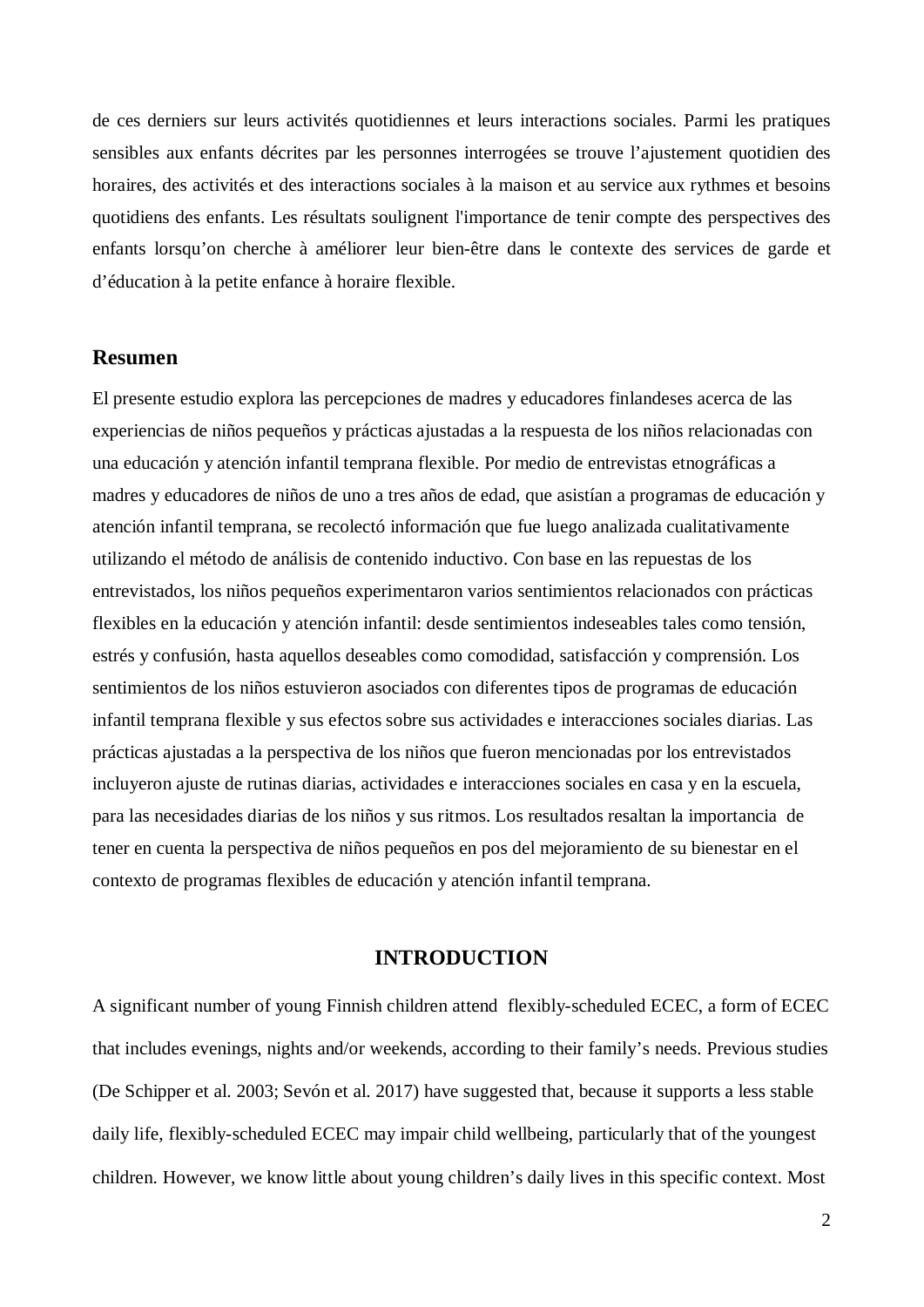importantly, we lack knowledge of the experiences of one- to three-year-old children attending this form of ECEC. This study seeks to address this gap by exploring Finnish mothers' and educators' perceptions on the experiences of children in this age-group attending flexibly-scheduled ECEC. The study also contributes to knowledge of practices supportive of young children's wellbeing in this context.

#### **Flexibly-scheduled ECEC in Finland**

Following the global shift towards the 24/7 economy (see Presser 2003), many parents of young children work nonstandard hours, i.e. evenings, nights and/or weekends, sometimes on a varying basis (Li et al. 2014). As standard ECEC services do not meet the needs of these families, Finnish municipalities organize flexibly-scheduled ECEC (also known as day and night care and aroundthe-clock care) for families where both parents, or a single parent, work nonstandard hours. This service enables children to attend ECEC according to their parents' work schedules, which may include a combination of standard daytime and nonstandard hours.

Although flexibly-scheduled ECEC is not limited to Finland, the systematic organisation of the service in Finland is unique internationally. In Finland, flexibly-scheduled ECEC is a formal component of public ECEC services, and thus is included in the general legislation on the provision of ECEC (see Rönkä et al. 2017). It is implemented by trained nurses and kindergarten teachers (henceforth educators) in day care centres of two kinds: centres with extended opening hours (e.g. from 5.00 am to 10.30 pm) from Monday to Friday and centres open 24 hours a day, seven days a week. In the year 2013, over 14 000 Finnish children – that is, 7% of all children in public ECEC – attended flexibly-scheduled ECEC (Säkkinen 2014).

### **Young children's daily lives in the context of flexibly-scheduled ECEC**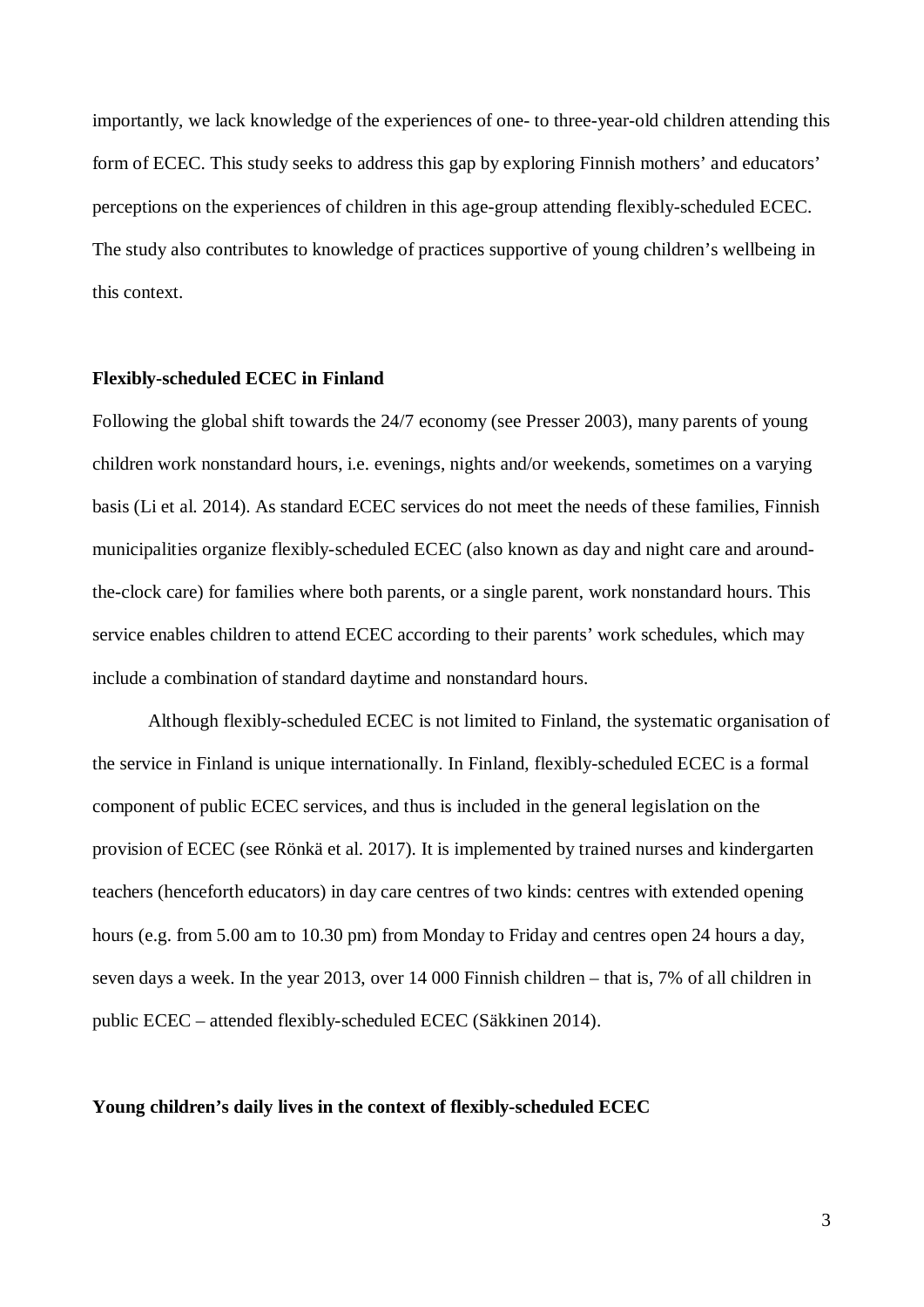Depending on their individual family situations (including parental work schedules, family form and childcare arrangements outside of public ECEC), young children's experiences of flexiblyscheduled ECEC may differ widely. For some children, this form of ECEC is conducive to more positive moods in the flow of their daily lives, possibly due to schedules well suited to their needs, including fewer hours and days in ECEC (see Sevón et al. 2017). For others, however, flexiblyscheduled ECEC may entail longer hours in ECEC, contributing to heightened levels of child stress, especially in the younger children (see Vermeer and Van IJzendoorn 2006). Flexiblyscheduled ECEC thus presents challenges as well as conferring benefits.

Previous studies on flexibly-scheduled child care arrangements (De Schipper et al. 2003; Salonen et al. 2016) have pointed to the challenges posed by the individual, uncoordinated schedules of children and educators. In their study on six- to 30-month-old children, De Schipper, Tavecchio, Van IJzendoorn and Linting (2003) found that more flexibly-scheduled child care was associated with less daily stability in caregivers, peer contacts and programme structure. These negative outcomes of flexibly-scheduled child care may challenge children's ability to manage their social interactions and feel comfortable in their day care setting (De Schipper et al. 2003). In line with these results, Salonen, Laakso and Sevón (2016) observed that the possibilities of 20- to 36-month-old children for constructing their membership and sense of belonging upon arrival at day and night care (i.e. flexibly-scheduled ECEC) varied as their arrivals took place in varying social surroundings and during differing daily activities. Sevón, Rönkä, Räikkönen and Laitinen (2017) also found in their mobile diary study that four- to seven-year-old children in day and night care showed more irregular mood rhythms than children in regular day care. Although the challenges related to flexible scheduled ECEC did not become apparent in their study, the findings point to the potential negative impact on young children, in the context of parental nonstandard work, of irregularity in their daily routines (Sevón et al. 2017; see also Rosenbaum and Morett 2009; Spagnola and Fiese 2007).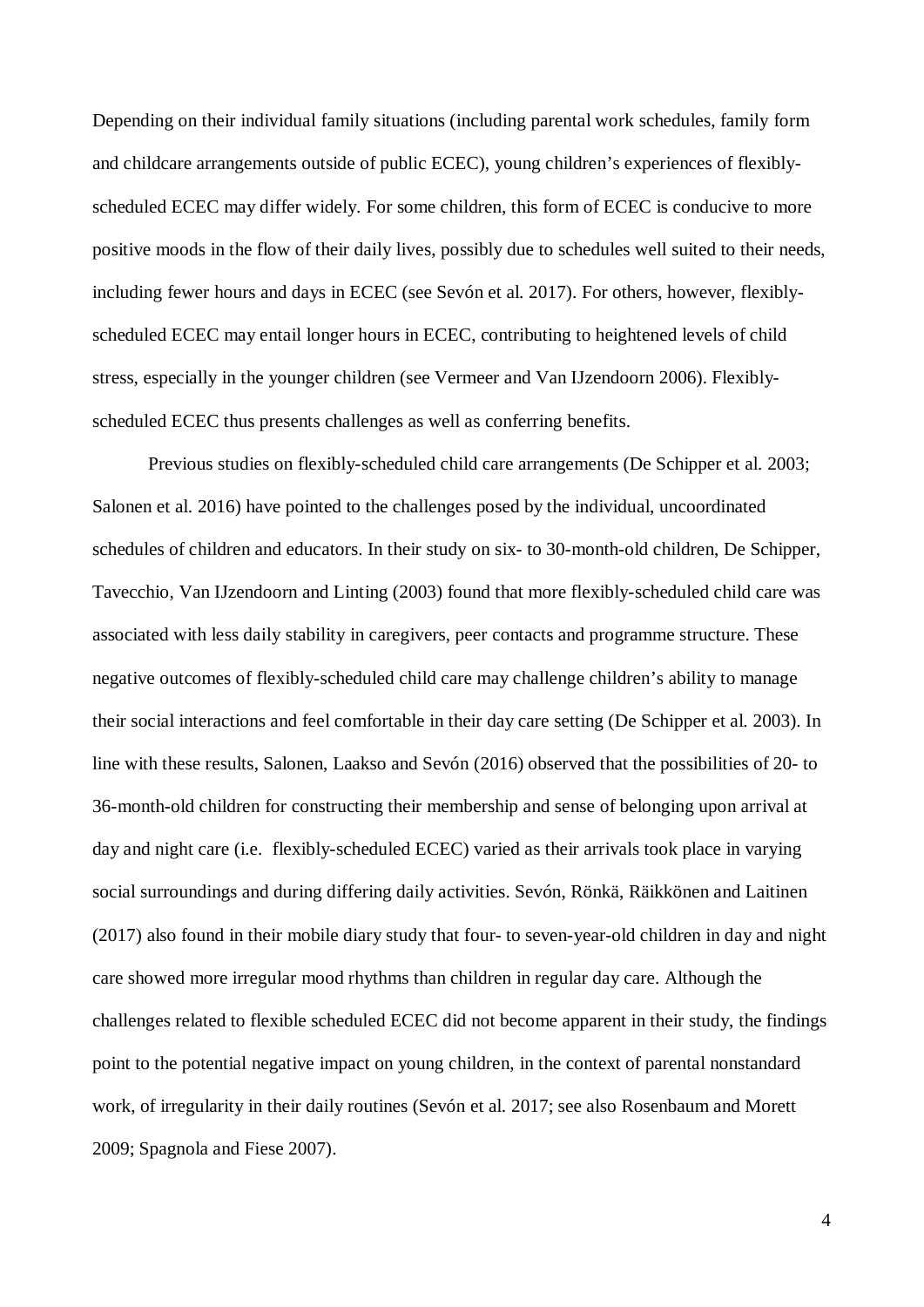On the other hand, several studies have addressed the benefits of flexibly-scheduled ECEC. In the above-mentioned study by Sevón et al. (2017), the children in day and night care showed less negative moods during the mornings than the children in regular day care. This finding suggests that children benefit from the unhurried mornings related to parental evening shifts and days off during the week. Moreover, the children in day and night care showed more positive moods during the evenings than regular day-care children (Sevón et al. 2017). Their positive moods could be an outcome of schedules that were suited to the children (e.g. short hours) or of the special features of nonstandard hours ECEC that have been noted by several researchers (Rönkä et al. 2017; Halfon and Friendly 2015; Statham and Mooney 2003). These features include greater flexibility in routines and more freedom of choice for children, and stem from the fact that fewer children are present at ECEC during nonstandard hours. Moreover, some studies (Jordan 2008; De Schipper et al. 2003) suggest that educators may make extra efforts to alleviate the challenges related to flexibly-scheduled ECEC. For example, De Schipper et al. (2003) found that lower daily stability, typical of flexibly-scheduled child care arrangements, was related to more positive caregiving behaviour towards toddlers and preschool-age children. Through this kind of sensitive interaction towards young children, caregivers may seek to compensate for the perceived challenges related to flexibly-scheduled ECEC and make efforts to support young children's sense of belonging in the ECEC context (see Salonen et al. 2016).

### **The current study**

This study aimed at contributing to knowledge on one- to three-year-old children's experiences of flexibly-scheduled ECEC and on practices supportive of their wellbeing. To study the relationship between the daily experiences of very young children and the larger context of flexibly-scheduled ECEC, it was necessary to rely on mothers' and educators' perceptions. The interview discussions, however, were grounded on ethnographic observations of individual young children attending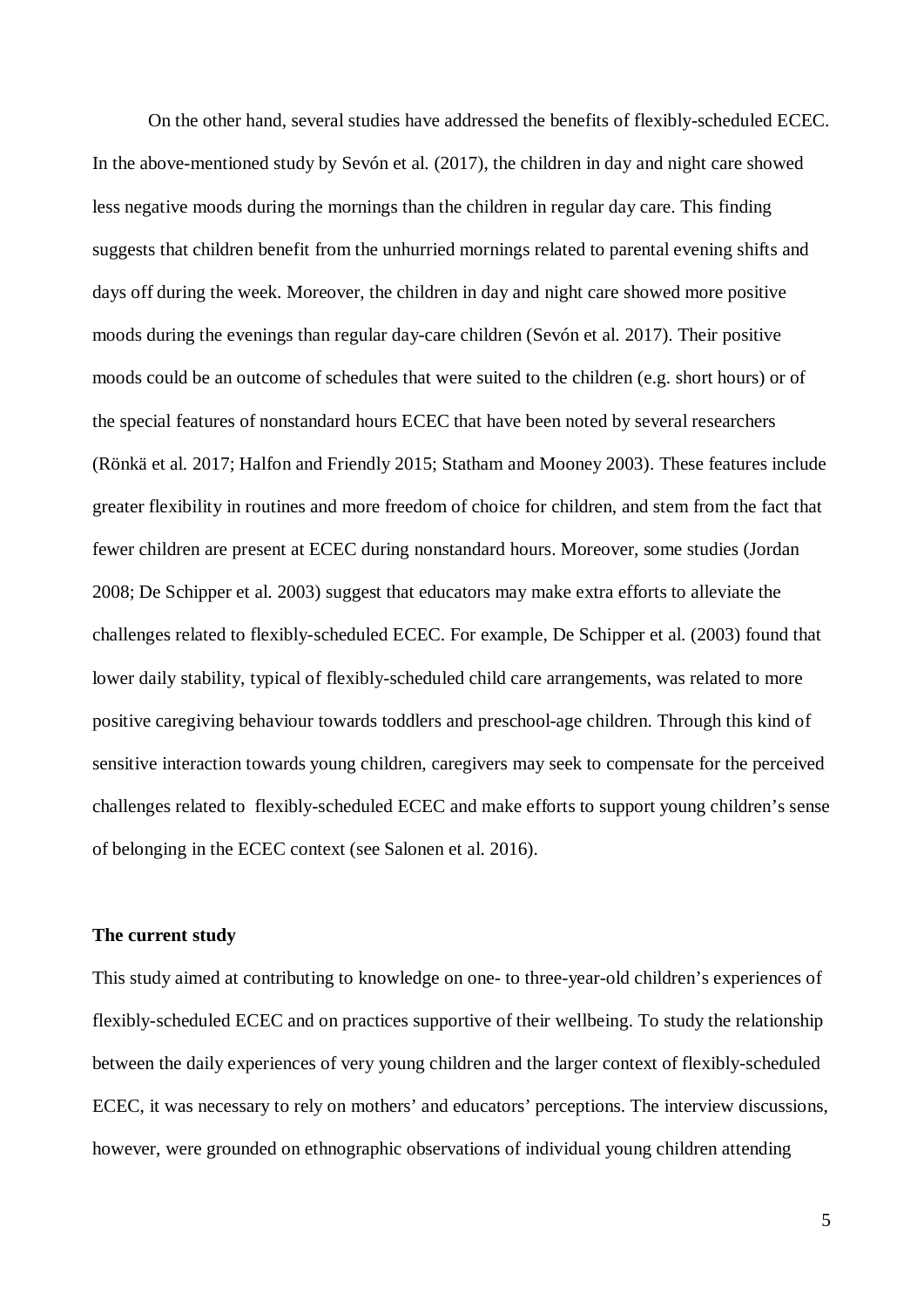flexibly-scheduled ECEC and on their mothers' and educators' familiarity with the children. Specifically, the study addressed the following two research questions:

- 1. How, according to their mothers and educators, do young children experience flexiblyscheduled ECEC?
- 2. What kinds of child-responsive practices related to flexibly-scheduled ECEC do mothers and educators report using?

# **METHOD**

# **Research context**

The study is a part of the first author's ethnographic dissertation study on young children's social and emotional wellbeing in the context of flexibly-scheduled ECEC. The dissertation study was conducted within an international research project "Children's socio-emotional wellbeing and daily family life in a 24-h economy (Families 24/7)". The project employed multiple methods, both quantitative and qualitative, to explore and compare the effects of nonstandard work schedules on family life and children in three European countries: Finland, the Netherlands and the United Kingdom. The perspectives of parents, ECEC personnel and children of different ages were considered. In this sub-study, the focus was on the youngest children in Finnish flexibly-scheduled ECEC.

# **Participants**

Participants were recruited from two municipal day care centres offering flexibly-scheduled ECEC: a centre with extended opening hours from 5.00 am to 10.30 pm from Monday to Friday and a centre open for 24 hours a day, seven days a week. Written information about the study was given to all the parents and educators of children in the under-three groups. Eight parents gave their informed consent for ethnographic observation of their child's daily life in the context of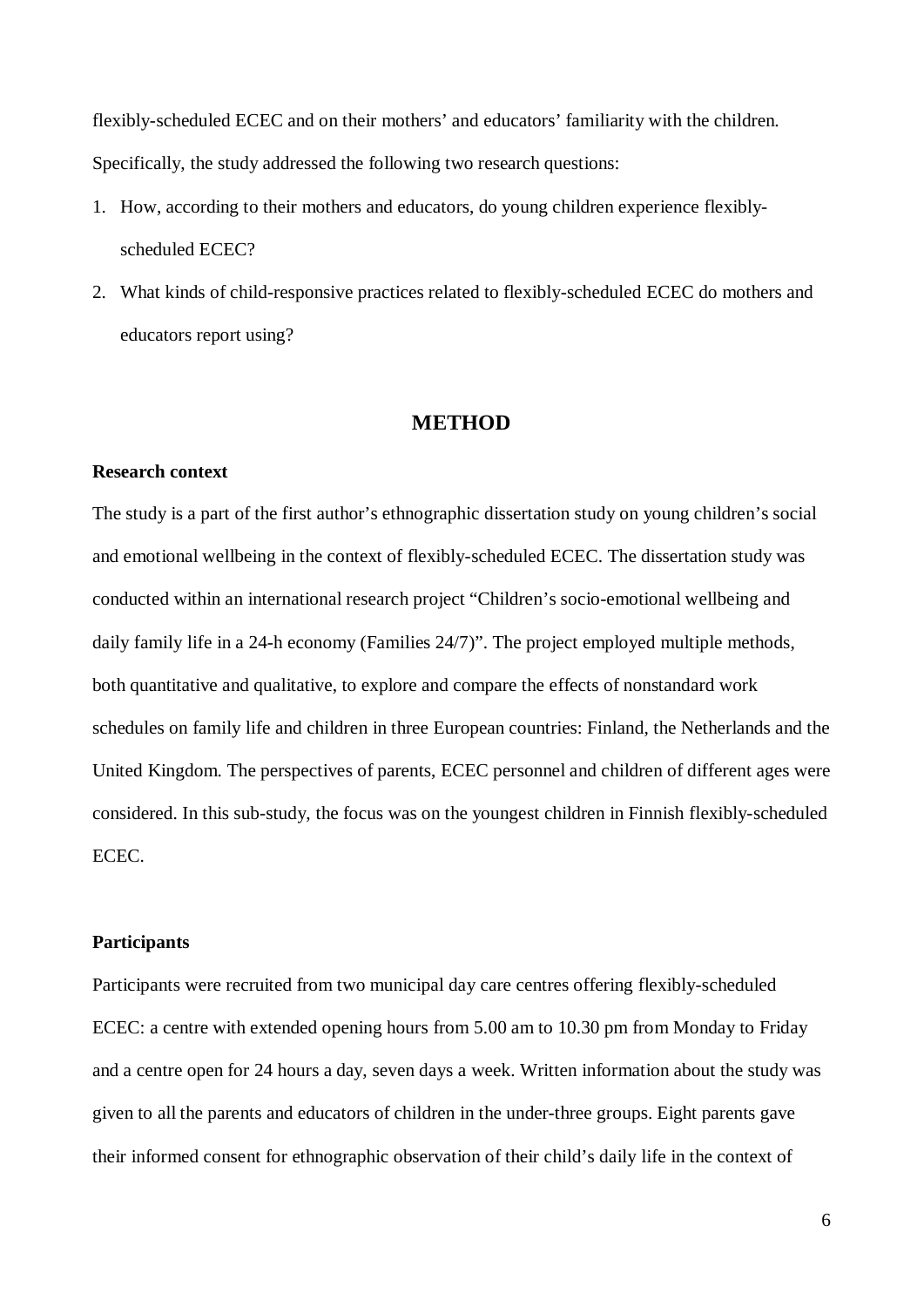flexibly-scheduled ECEC. Information on these children is presented in Table 1. The number of ECEC hours per week for each child, indicated in Table 1, is based on data received across the data collection period of eight months.

--Table 1 about here--

Five of the parents also gave their informed consent to an interview complementing the observations. These parents were all mothers (three coupled and two single mothers) although a similar opportunity to participate in an interview was initially given to both mothers and fathers. Four of the mothers worked two or three irregularly varying shifts and one worked a more regular schedule that included evenings and weekends. Their children attended flexibly-scheduled ECEC mainly according to their mothers' work schedules. In one case, however, the child's parents practised partial 'tag-team parenting' (see Hattery 2001) to reduce their child's ECEC hours.

Furthermore, seven educators (six nurses and one kindergarten teacher) gave their informed consent to an interview. All had experience in administering flexibly-scheduled ECEC to children in this age group. Moreover, the educators were familiar with the children participating in the ethnographic observations in their ECEC setting.

### **Data collection**

The ethnographic observations of the daily lives of the eight young children were made from May 2012 to December 2012. The observations included 41 visits to the day care centres and five to the children's homes, each visit lasting from 0.5 to 2.5 hours. The semi-structured interviews with the mothers and educators, conducted from October 2012 to February 2013, were designed based on the knowledge gained from these observations. The aim of the interviews was to deepen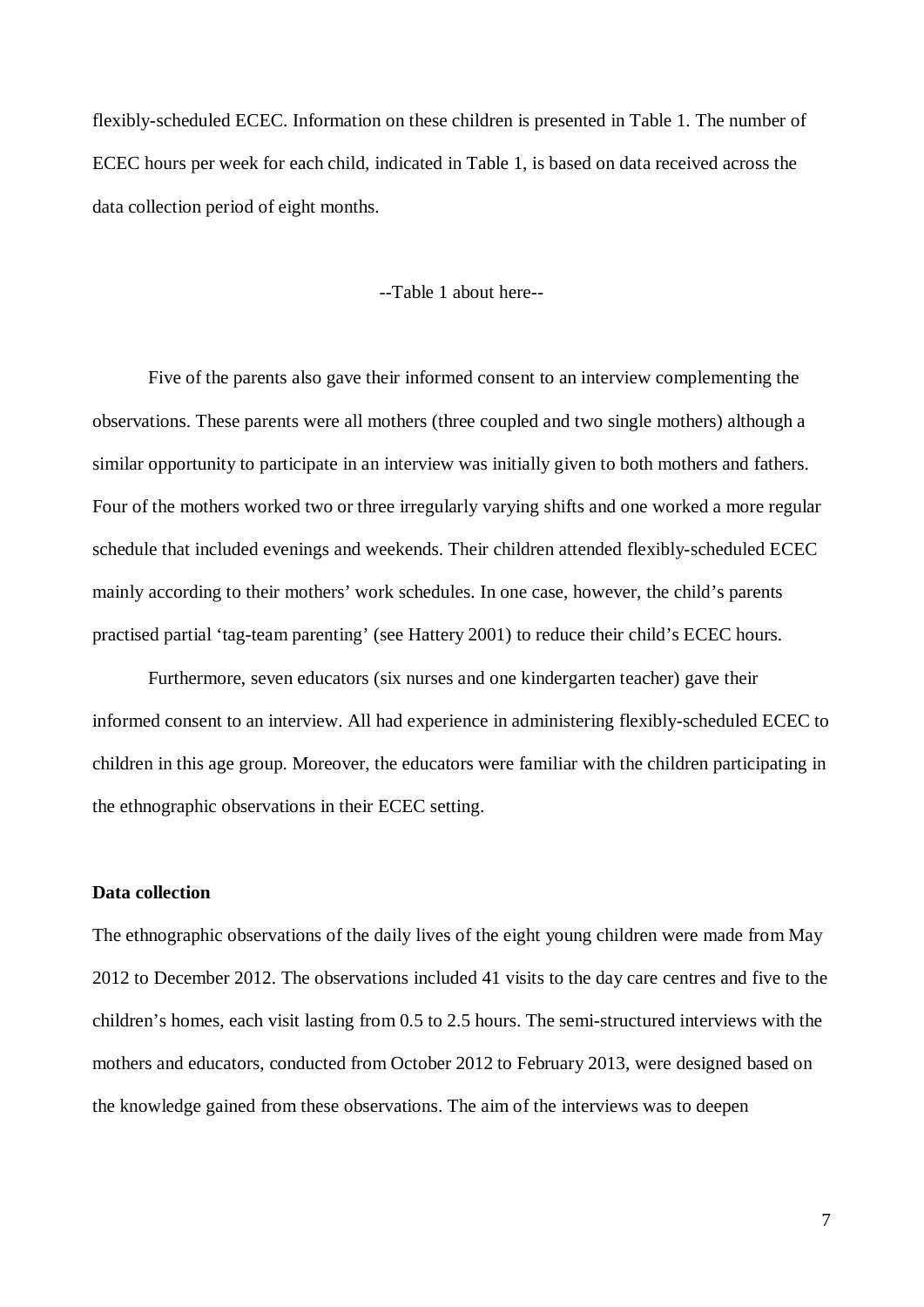understanding of the daily lives of the focus children. The educator interviews also aimed at providing more general information concerning flexibly-scheduled ECEC for young children.

The interviews with mothers took place at a site of the mothers' choice: one interview at the mother's home and four at the child's day care centre. All the educator interviews took place at their day care centres. The interviews lasted from 30 to 90 minutes. The interview themes most relevant for the study concerned young children's experiences and everyday practices as these related to nonstandard ECEC schedules. All the interviewees had views on both the home and ECEC contexts, although the mothers' views on the ECEC context were mainly based on information from educators and the views of the latter on the children's home contexts were mainly based on information from the mothers. The interviews were recorded and, after carefully listening to the recordings, the discussions pertaining to flexibly-scheduled ECEC were transcribed. These discussions, amounting to 140 text pages, constituted the data for analysis.

#### **Analysis**

The data were analysed qualitatively using the method of inductive content analysis (see Elo and Kyngäs 2008). First, a total of 93 descriptions of young children's experiences were identified from the data: 36 by the mothers and 57 by the educators. In these descriptions, the interviewees typically discussed young children's feelings and their behavioural manifestations pertaining to different flexibly-scheduled ECEC contexts. Each experience concerned one feeling or several intertwined feelings, such as tiredness and irritation, associated with long hours spent in ECEC. In cases where the feeling was not explicitly named by an interviewee, it was inferred from the behavioural manifestation of the feeling, such as crying when separating from the mother. The experiences were then grouped into five main categories based on the feelings and their contexts (see Table 2).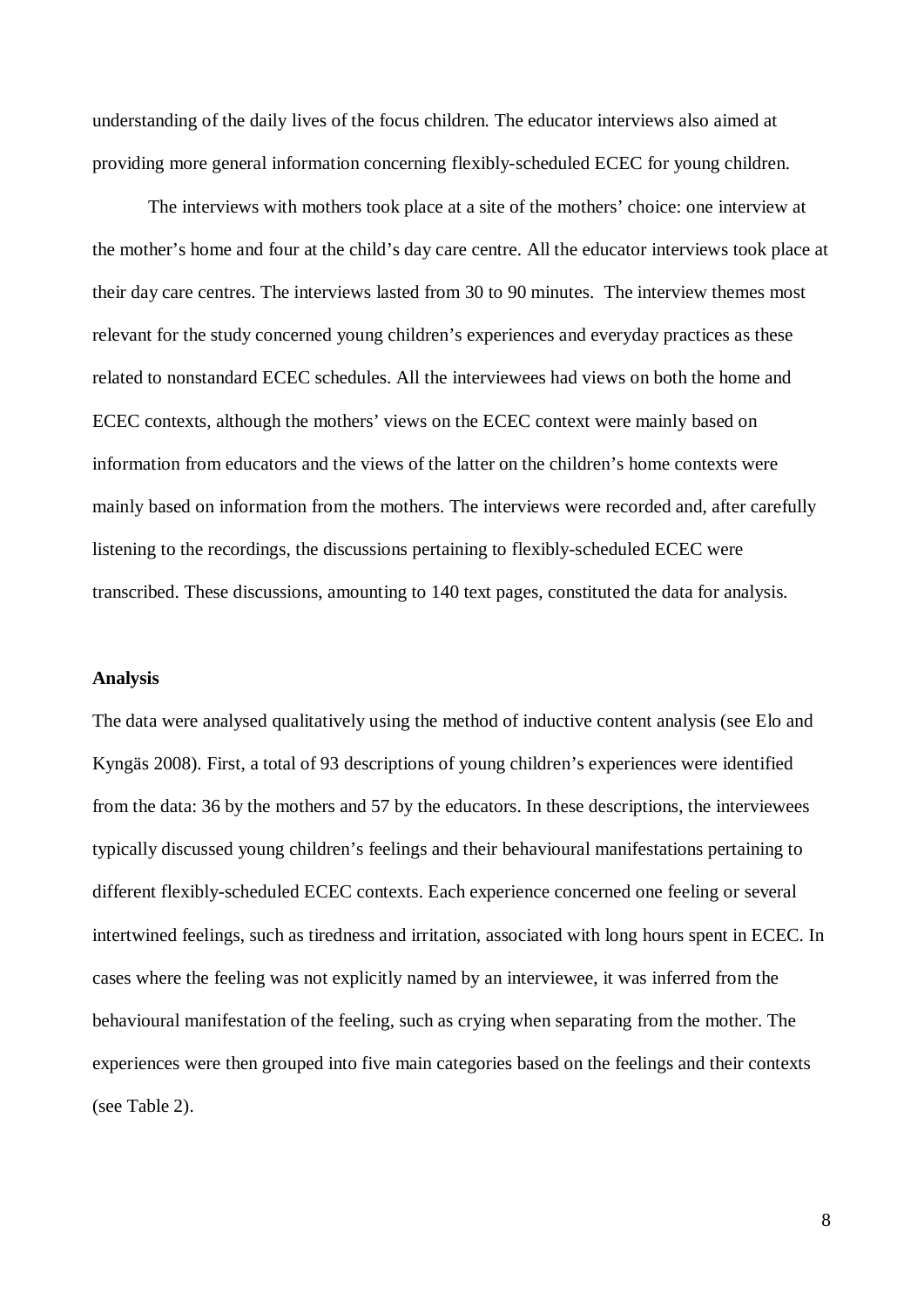--Table 2 about here--

Second, 57 descriptions of child-responsive practices were identified from the data: 20 by the mothers and 37 by the educators. Each description concerned one practice or several intertwined practices that alleviated the challenges presented to young children by nonstandard ECEC schedules. Six sub-categories were formulated from the child-responsive practices based on their content, and these categories were further grouped into two main categories based on the aim of the practices (see Table 3).

--Table 3 about here--

# **FINDINGS**

The findings section first focuses on the five main categories of feelings that emerged from the data on young children's experiences, as described in Table 2; and then on the two main categories identified in the data related to child-responsive practices as described by the mothers and the educators, as outlined in Table 3. The examples illustrating the findings are shortened extracts from descriptions given in the interviews.

### **Young children's experiences related to flexibly-scheduled ECEC**

*Tiredness and associated feelings related to ECEC schedules unsuited to young children's daily rhythms*

Apart from one mother, all the interviewees talked about the tiredness and various associated feelings they had observed in young children as a result of ECEC schedules unsuited to the children's daily rhythms of activity, rest and sleep (henceforth shortened to daily rhythms; see Table 2). Due to unsuitable schedules, some children were perceived as experiencing tiredness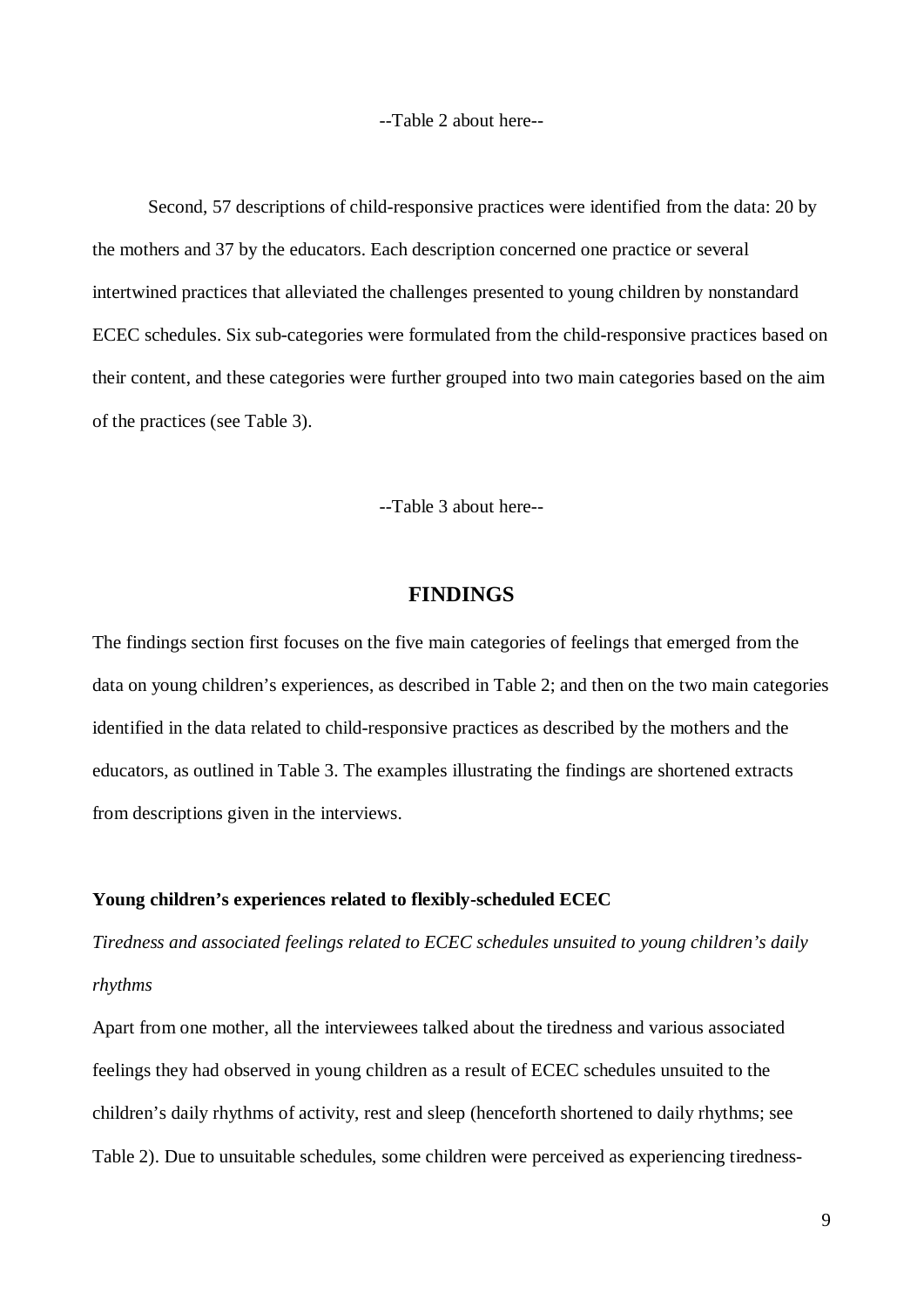related difficulties in performing daily tasks, such navigating the transition between home and ECEC, coping with separation from their family members, concentrating in play activities and daily routines in ECEC, and even staying awake until sleep time. In these situations, the children were variously perceived as restless, boisterous or tearful. Also, they were described as manifesting or experiencing feelings of dislike, separation anxiety, irritation, anger, exhaustion, strain and longing.

Anna described the experiences of her daughter Jenni on arrival at the ECEC centre at nap time, whereas Helena spoke more generally about the experiences of young children attending morning ECEC after ECEC the previous evening.

She finds arriving at nap time the most challenging. … She may feel a bit irritated and tired just before coming to day care. … Then she may cry for me more when I leave for work, as she is kind of overtired at that point. (Anna, mother)

It is hard for young children, these changing shifts are so difficult. … Some children may stay till 10 pm and then return at 7 am. … You then see them almost falling asleep at the lunch table. (Helena, educator)

In these descriptions, tiredness stemming from the unsuitable timing of ECEC is accompanied with feelings of irritation and separation anxiety (manifested by crying after the mother) as well as challenges in performing daily tasks in ECEC (lunch routines). Essentially, these challenges result from schedules that conflict with young children's daily rhythms and thus disregard their needs for rest and sleep.

*Ease and comfort related to ECEC schedules suited to young children's daily rhythms*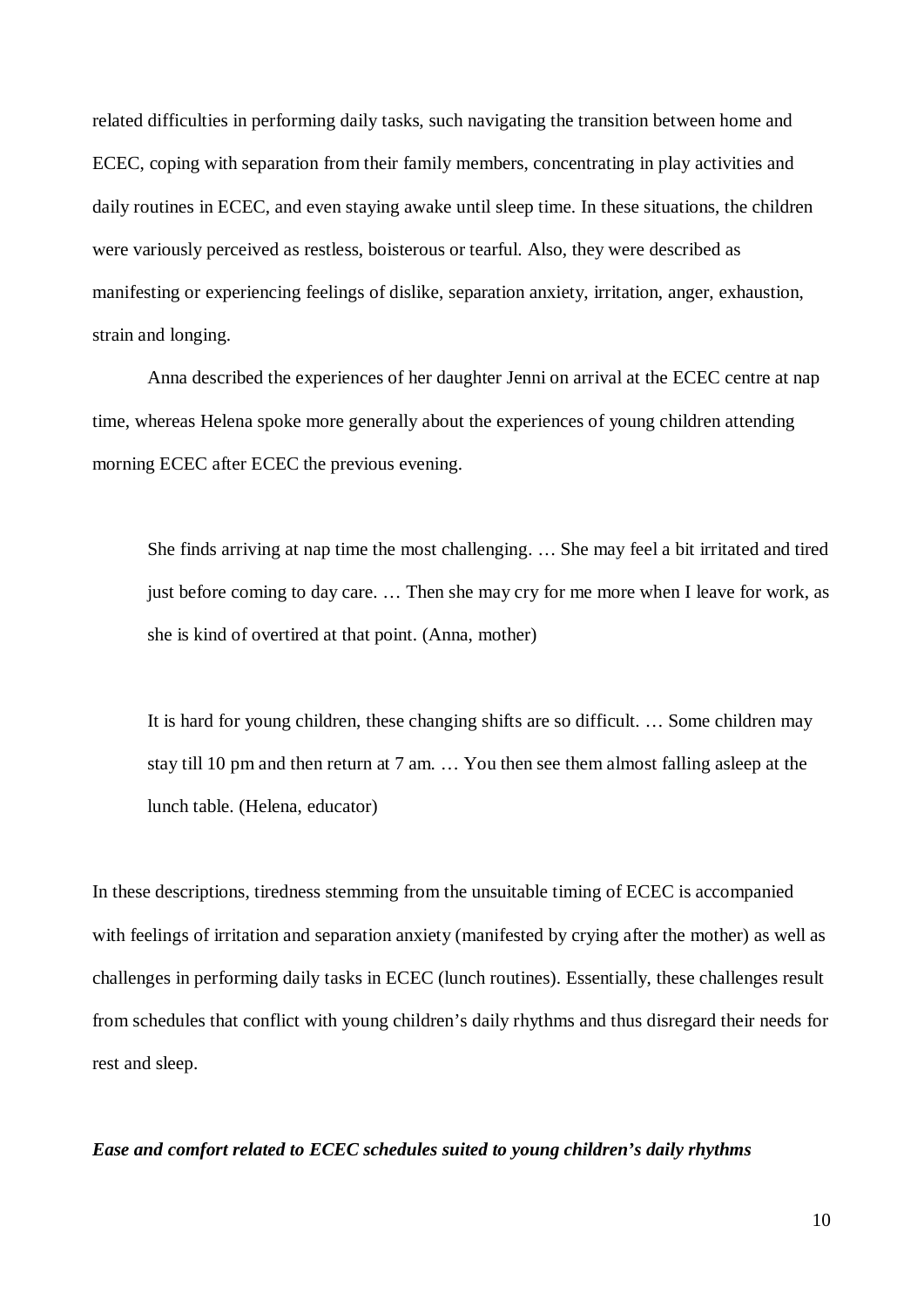Nonstandard ECEC schedules, however, were not necessarily perceived as unsuitable. In some cases, they were described as highly compatible with a child's daily rhythms, allowing sufficient rest and sleep. Except for one mother, all the interviewees discussed nonstandard ECEC schedules of this kind in relation to their perceptions of young children's feelings (see Table 2). According to these interviewees, the schedules suited the young children's daily rhythms, preventing them from getting too tired or strained and thereby helping them to better perform their daily tasks. Moreover, these schedules were described as enhancing the children's feelings of ease and comfort.

Heidi described the feelings of her two daughters, Noora and her big sister, about short hours in ECEC, whereas Hanna reflected on the feelings of her son Oliver regarding mornings at home before attending evening ECEC.

The girls usually have short hours and plenty of days off. … It is easier as it is only a brief moment. (Heidi, mother)

He's the kind of young man who's sleepy in the mornings, and he finds it comfortable when he can sleep in and I don't have to suddenly wake him up. (Hanna, mother)

According to Heidi and Hanna, specific features of nonstandard schedules – short hours spent in ECEC and leisurely mornings at home – contribute to feelings of ease and comfort in young children as they match the children's daily rhythms, allowing them leisure time and sufficient rest at home.

*Satisfaction, enjoyment and joy related to features of ECEC characteristic of evenings and weekends*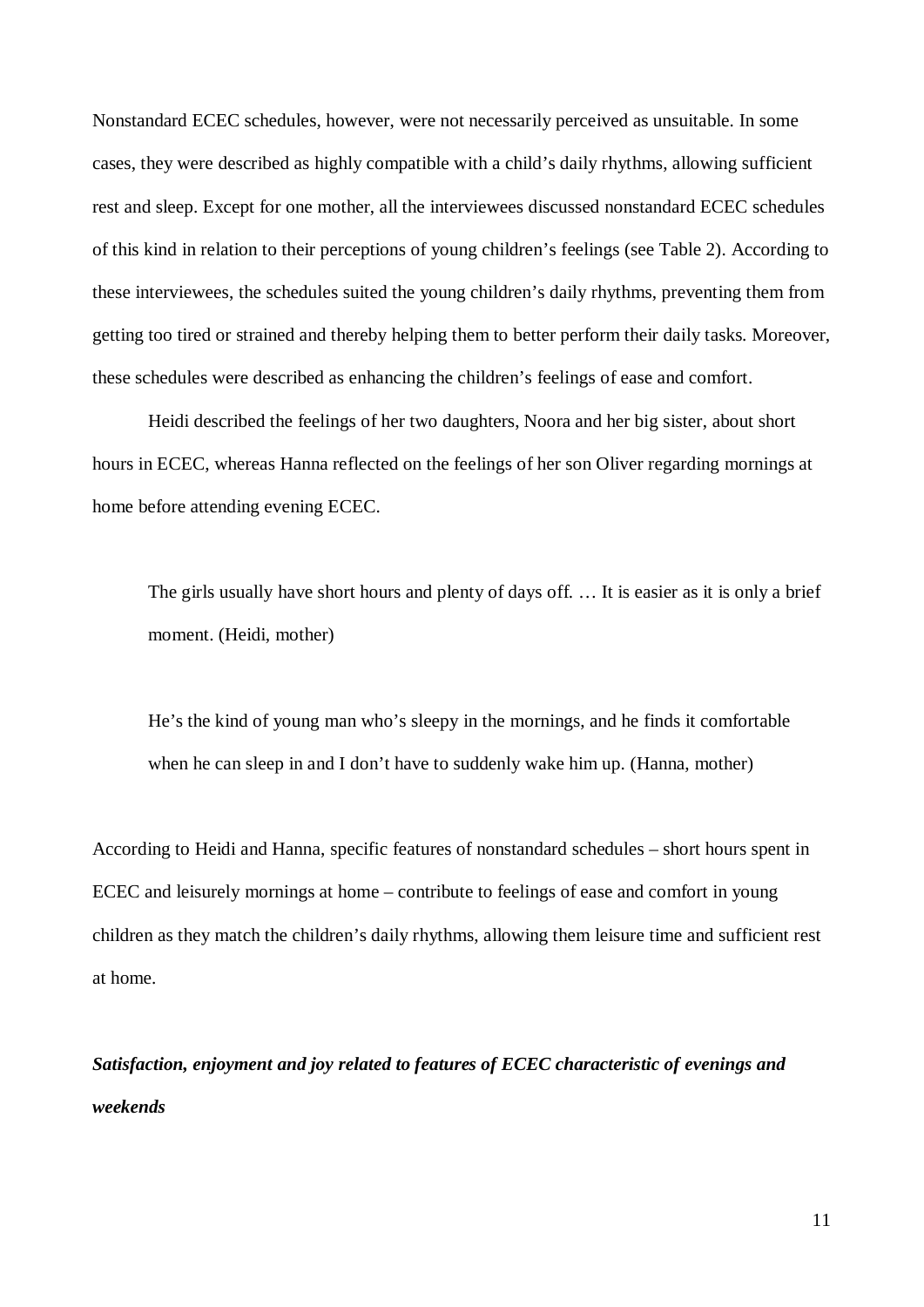Interestingly, two of the mothers and one of the educators also described young children as manifesting positive feelings when attending ECEC during evenings and weekends (see Table 2). As fewer children attended the day care centre during these times, those who were present received more individual attention from the educators. For the same reason, the practices entailed more flexibility, and these children had possibilities for play that were not available to them during daytime hours. Furthermore, children from different age-groups were typically brought together during evenings, and therefore the younger children could play with older peers or siblings. According to many of the interviewees, these features of ECEC evoked feelings of satisfaction, enjoyment and joy in young children.

Such feelings were mentioned by Maria and Hanna, who considered evening ECEC from the perspective of young children.

Children have the time and peace for play, as we don't have to watch the clock in the evenings. … Then you can see the children's satisfaction and know that the evening has been a really nice time for them. (Maria, educator)

They enjoy evening time as it is so different. It has its own rules, you can play with older peers and you can play in different ways than normally. (Hanna, mother)

In these descriptions, evening ECEC is characterized as a leisurely time for special play activities and peer contacts. According to Maria and Hanna, these features make evening ECEC particularly satisfying and enjoyable for young children.

### *Confusion, uncertainty and distress related to the variability of daily life*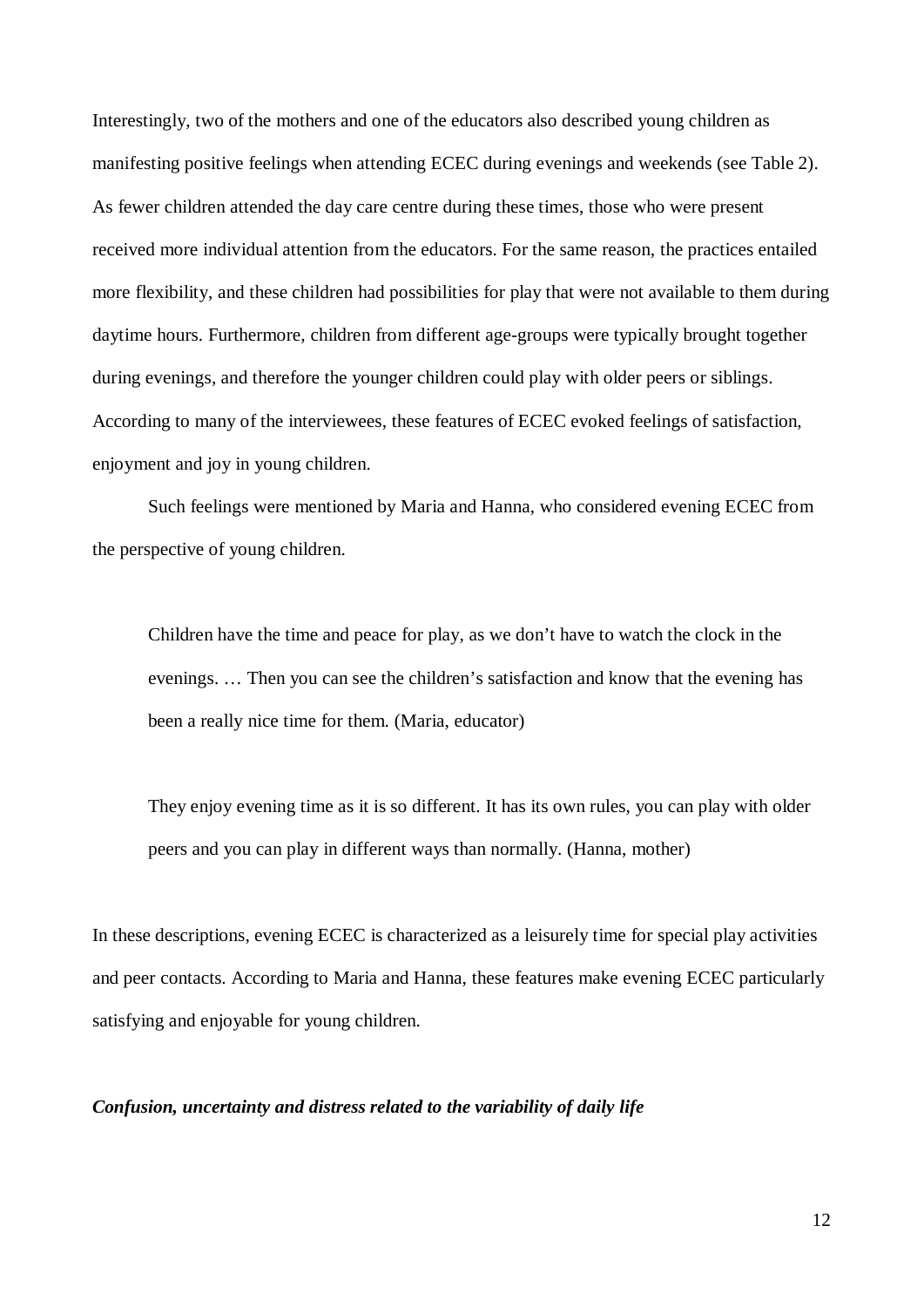Three of the mothers and three of the educators discussed young children's feelings of confusion, uncertainty and distress caused by the variability of daily life in flexibly-scheduled ECEC owing to the varying, uncoordinated schedules of children and educators (see Table 2). These feelings were reported as more typical of children whose schedules showed wide variation or irregularity (children attending day care centres open 24/7). Also, distress related to unpredictable social encounters was described as more typical of children who had recently started attending flexiblyscheduled ECEC and of children with a more inhibited temperament. It is important to note that, despite the varying nature of the social environment, the interviewees also commonly described long-lasting and important social relations in flexibly-scheduled ECEC that seemed no different from those in standard ECEC.

Maria described her views on young children with varying ECEC schedules. She began by talking about her previous observations in a centre open 24/7 and then continued by describing her present perceptions in a centre with extended opening hours.

In a centre open 24/7 the children don't necessarily know whether they are going to have naps or night sleep, and when their mum's coming. … These children understand it better. Still, sometimes they are really confused when we go back indoors after outings in the afternoon. Some may start to cry, because they are usually picked up during these outings, and so they are expecting that. (Maria, educator)

According to Maria, children coming and going at different times may be confused about the flow of daily life, particularly in a centre open 24/7. If their expectations are not met, they may express their distress by crying. Another interviewee, Susanna, described her son Eemil's reactions to unpredictable encounters with educators on arrival at ECEC.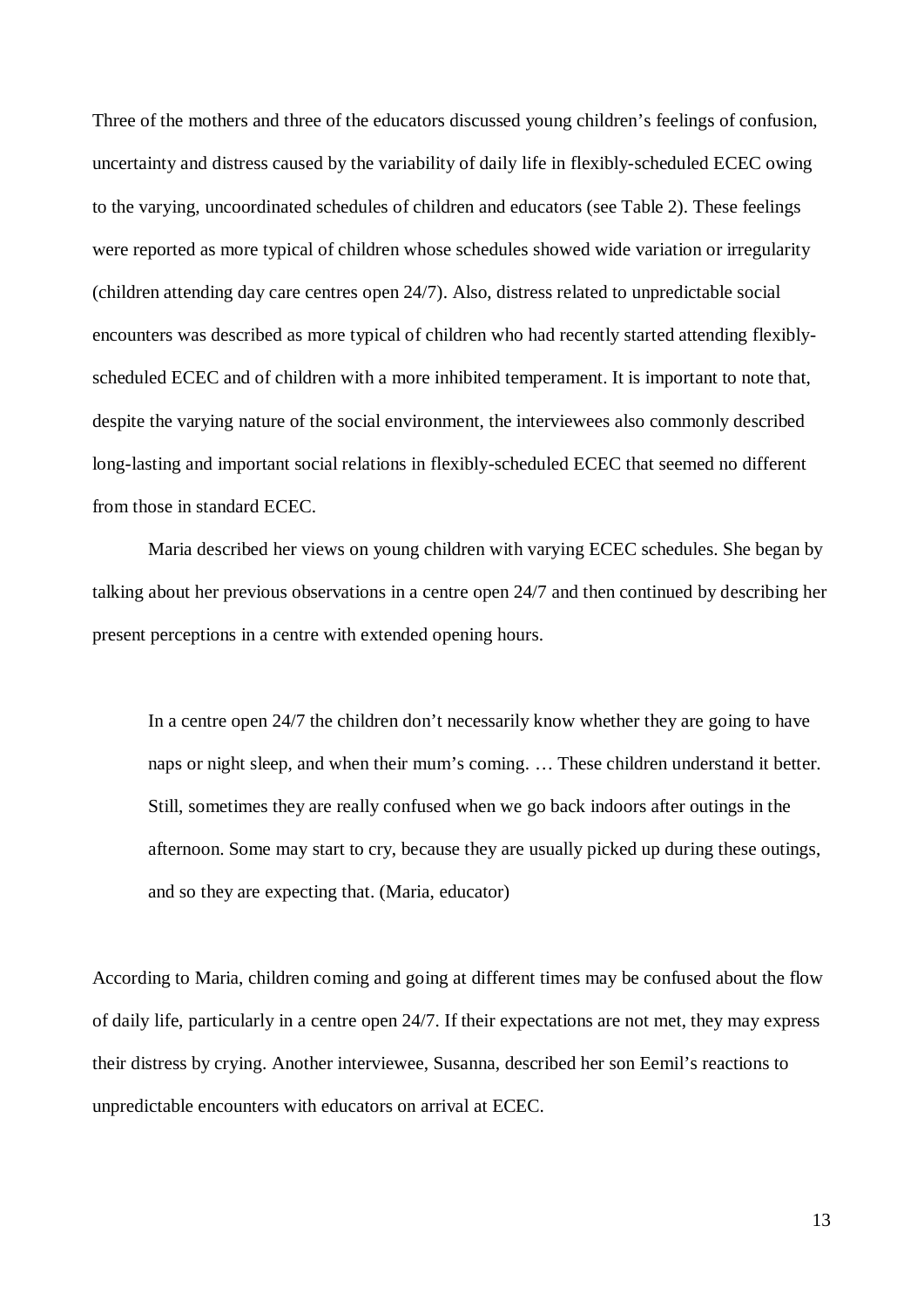He always observes really carefully which educators are present when I bring him. Then he whispers "Helena" and "I can hear Leena's voice". And if he then sees someone like his real favourite, he's like "Yes, Mari's here". (Susanna, mother)

In Susanna's description, Eemil's behaviour and whispering voice betrays uncertainty. In contrast to this feeling, Susanna also mentions the associated feeling of delight Eemil expresses when he meets an educator dear to him. These observations indicate that the child has important relationships with some of the educators in the day care centre, despite variation in the social environment.

#### *Familiarity, understanding and trustfulness in relation to the variability of daily life*

Not all the interviewees considered the variability of daily life as confusing to young children. Three of the mothers and two of the educators suggested that the children got somewhat used to their varying ECEC schedules or to unpredictable social encounters in ECEC. Once they were familiar with their ECEC schedules, children seemed to show some understanding of the flow of events. Moreover, encounters with unfamiliar educators eventually made them more trusting of different adults (see Table 2).

Susanna described her son Eemil's experiences of attending ECEC at varying times.

He is kind of used to staying overnight and having long hours at times. So that on the way to day care, he asks whether he'll be staying for naps or overnight. … And the educators often say that after being there for an evening and the following morning he starts asking in the afternoon when am I coming to pick him up. Yes, he somehow understands it. (Susanna, mother)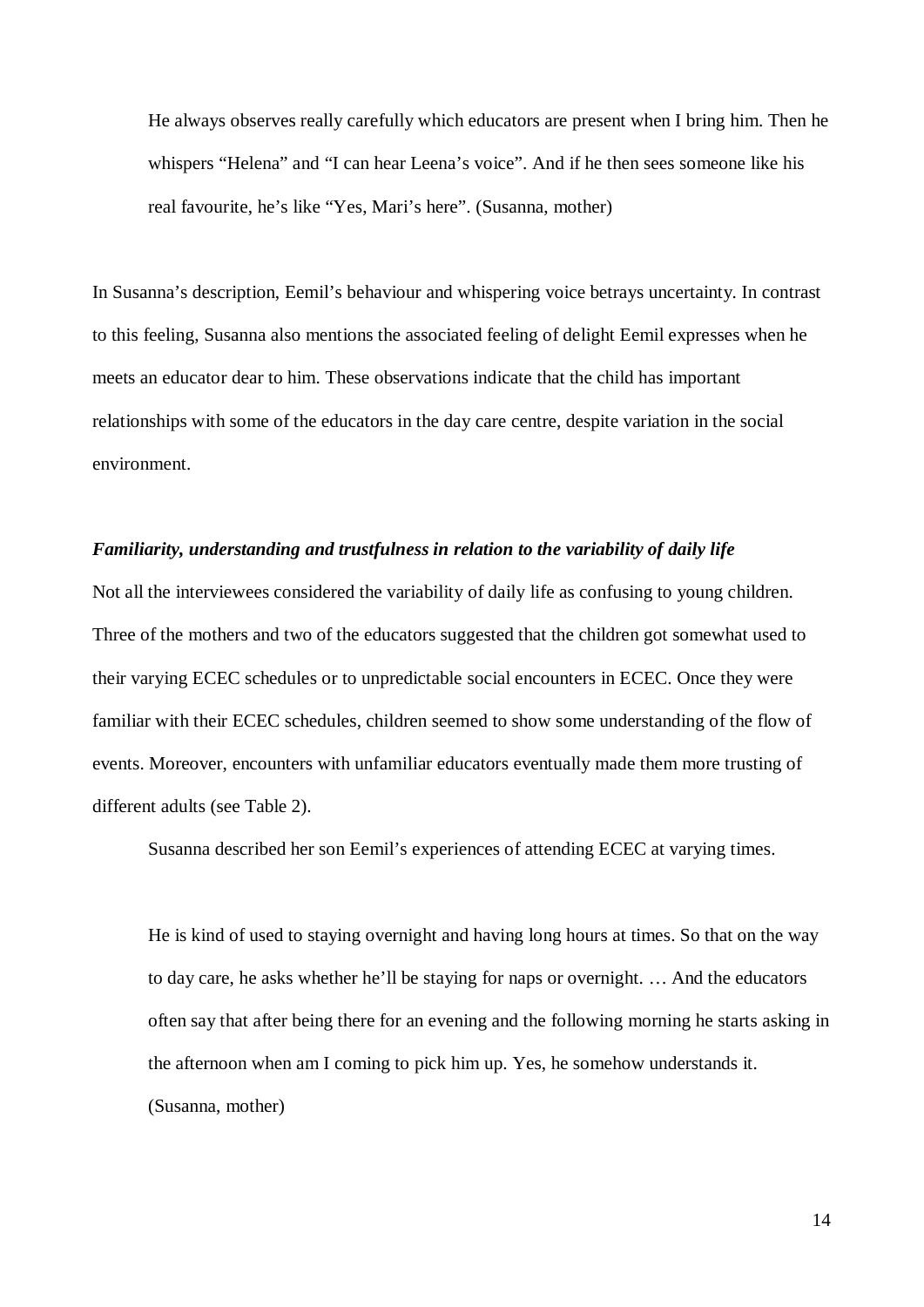Based on Eemil's questions, Susanna infers that he is used to his ECEC schedules and can therefore anticipate the time of departure. For this young boy, then, his varying times of attendance seem to be quite understandable. Another interviewee, Jonna, talked about the experiences of young children in relation to unpredictable social encounters.

The children here are so used to varying and unfamiliar people that they rely on the help of any adult. When you go to a standard day care centre, the children are like "Help, who's that," and they may be tense, but here they are used to changes in personnel. (Jonna, educator)

Jonna finds young children in flexibly-scheduled ECEC to be particularly trusting of unfamiliar educators. The descriptions by Susanna and Jonna demonstrate that a variable daily life in the context of flexibly-scheduled ECEC may, after all, become the norm for young children.

### **Child-responsive practices related to flexibly-scheduled ECEC**

# *Managing tiredness-related challenges*

All the interviewees reported using child-responsive practices at home or in ECEC that alleviated the tiredness-related challenges faced by young children because of their nonstandard ECEC schedules (see Table 3). The mothers, in particular, described adjusting their child's ECEC schedules to his or her daily rhythms or needs for sleep and rest. In one two-parent family, long hours in ECEC were avoided through partial tag-team parenting. Also, many of the mothers made small adjustments to their child's ECEC schedules to allow for maximal leisure time, proper naps and arrivals at ECEC at times matching their child's daily rhythms. Susanna compared the suitability of two alternative evening arrival times for her son Eemil.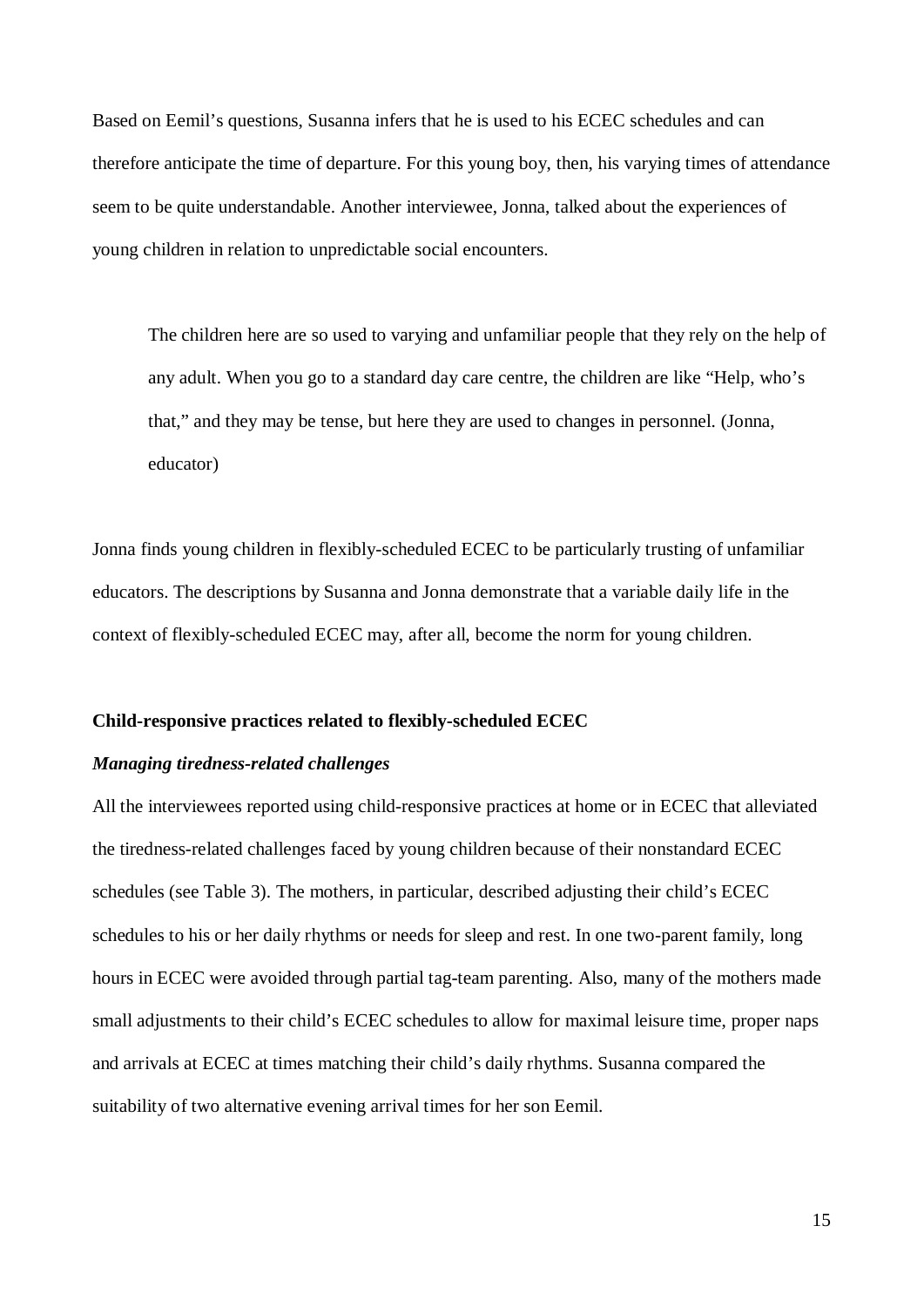Sometimes I bring him before lunch and naps. Then occasionally I have brought him at one (p.m.), but then I have a feeling that he doesn't get long enough naps. I notice when he doesn't get proper naps as he's really tired in the evenings then. So it is better to come earlier so that he gets proper naps. (Susanna, mother)

As nap time at ECEC begins around 12 a.m., Susanna considers arrivals at 1.00 p.m. unsuitable for Eemil. By bringing him somewhat earlier, Susanna helps him avoid tiredness-related challenges during the evening that follows.

The interviewees also described adjusting daily activities at home and in ECEC to conform to young children's needs for sleep and rest with the aim of helping the children cope with schedules that do not necessarily match their daily rhythms. Most importantly, energetic and highly structured activities were avoided when children were tired. Instead, children were provided with restful activities, as described by Maria.

After the evening snack we don't have boisterous play, but something restful. However, if we read a book then some children may even fall asleep. So we have quite often sung songs and read short rhymes on the floor during late evening hours. In that way we do something restful, but not too restful anyway. (Maria, educator)

By her careful choice of activities during evenings in ECEC, Maria helps tired young children not only to calm down before their night's sleep, but also to stay awake until their late departure from ECEC.

The interviewees also supported tired young children through special attention and physical closeness. According to the mothers, this kind of support was helpful during late transitions between home and ECEC and in the home context after long hours in ECEC. The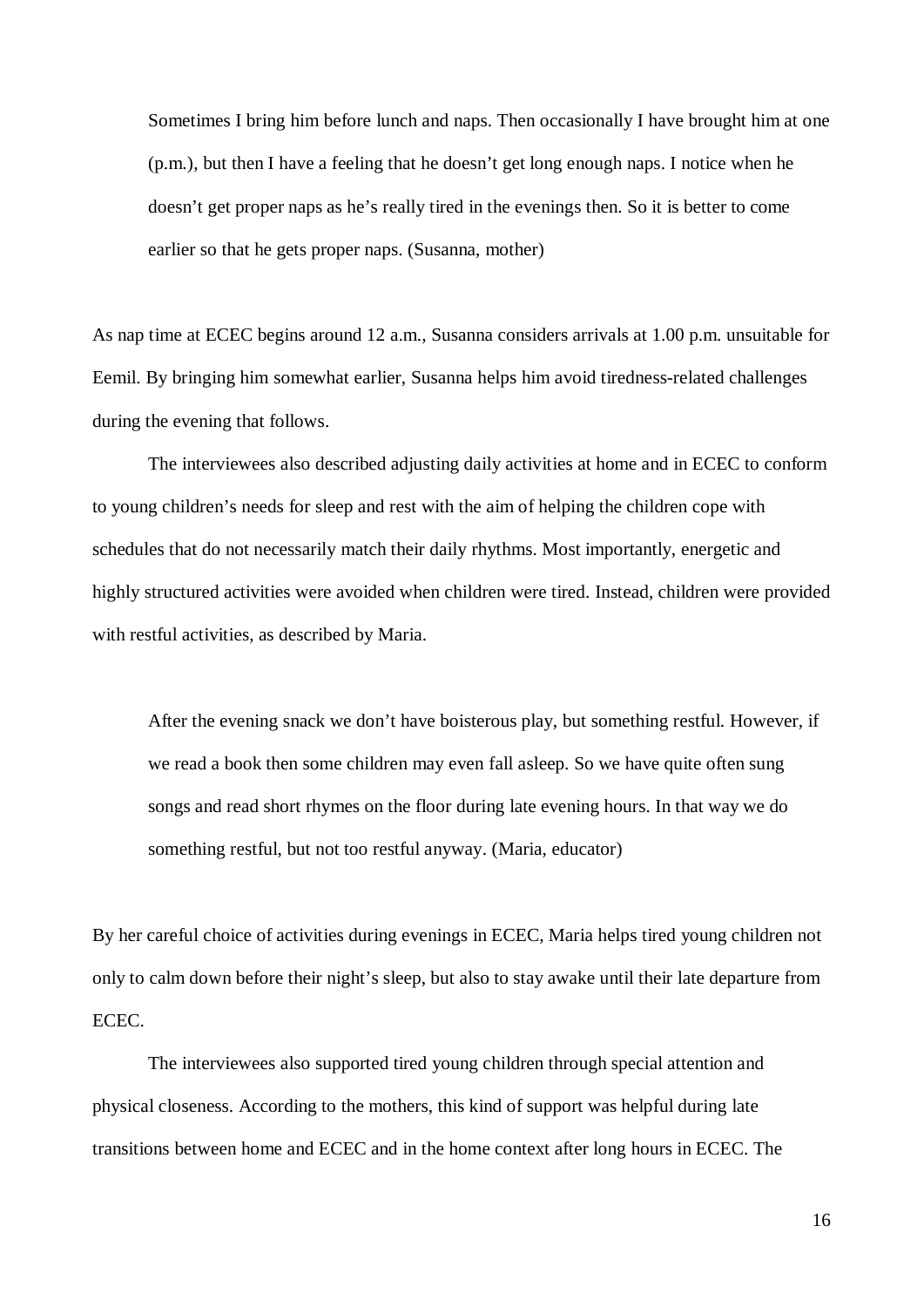educators saw these features of social interaction as particularly important during evenings and nights, sensitive times when young children attending ECEC were more prone to experience tiredness and longing. Kaarina described the routines of settling young children down for the night in ECEC.

I pay attention to each child personally and if someone cries I take him into my lap. … Then you stay in the dormitory until everyone is asleep and you come back at night as needed. (Kaarina, educator)

Based on Kaarina's description, young children in night care receive special attention from the educator, who responds to any expression of unrest by a young child, no matter what the reason or time.

#### *Enhancing familiarity and predictability*

Two of the mothers and five of the educators mentioned child-responsive practices that alleviated the confusion and uncertainty of varying ECEC schedules and an unpredictable social environment by making the flow of daily life more familiar and predictable for young children (see Table 3). The interviewees underlined the importance of maintaining regular routines, such as mealtimes, sleep and outings both at home and in ECEC, regardless of irregular ECEC schedules. One of the educators also highlighted the importance of common practices across all ECEC educators in a centre so that the rules are the same no matter which of them is in charge. Moreover, some interviewees found it helpful for young children if the daily routines between home and ECEC were coordinated. Hanna described how her son Oliver experienced this practice.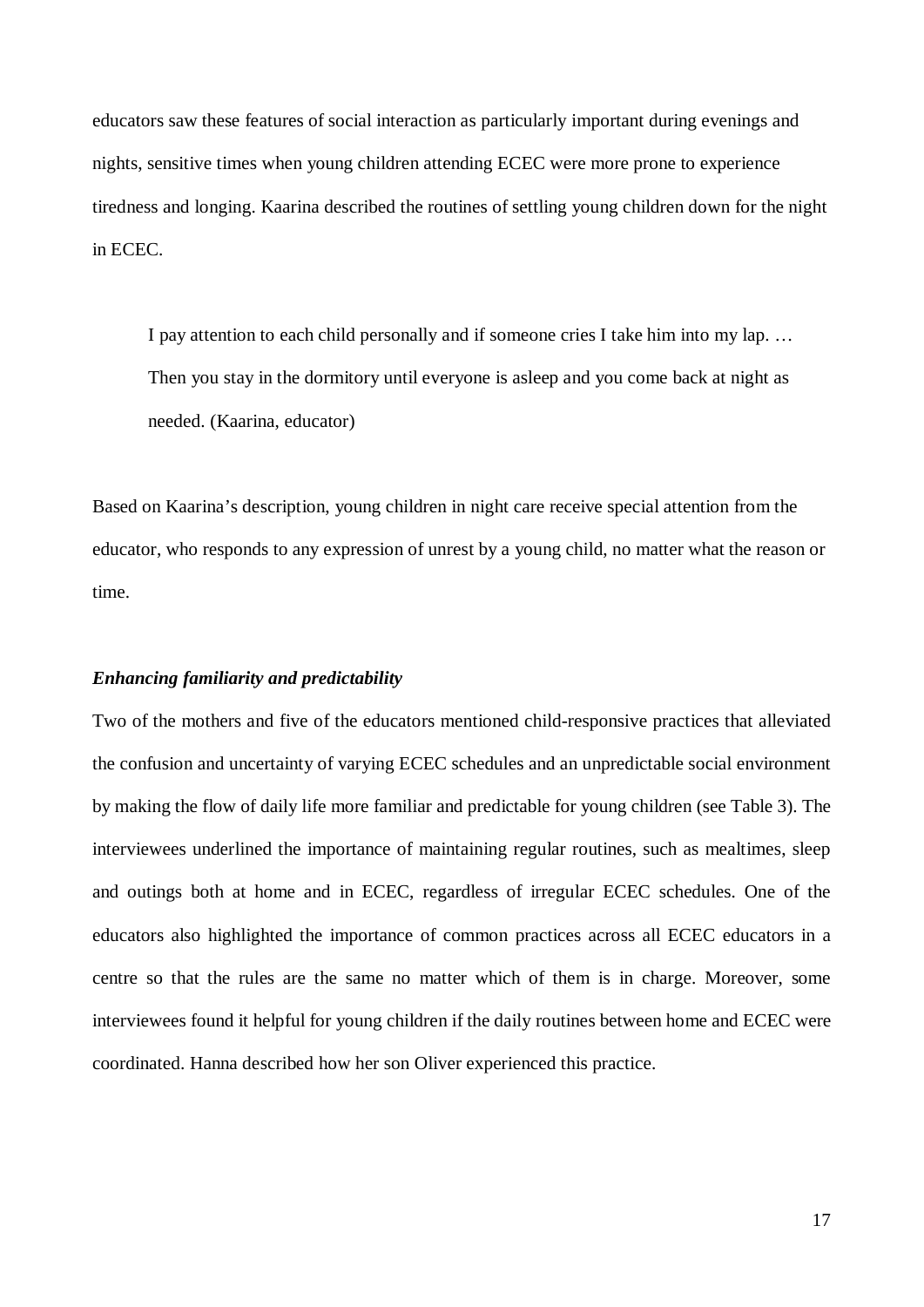Our daily routines are just about the same as in day care, so that we have breakfast at eight and lunch at 11, no matter whether we have a day off or whatever. If we are to arrive at day care at 11 or 10.30, then we play outdoors for some time before arriving. … Then it is easy for him, as he has learned a regular rhythm, only the locations change. (Hanna, mother)

For Oliver, the flow of daily routines and activities (meals, sleep and outings) is regular from day to day, whatever the location of each activity (home or ECEC). Learning to follow regular routines most probably makes daily life more familiar and predictable for him, regardless of his varying ECEC schedules.

Some of the interviewees also described how they help young children understand the flow of daily life by explaining upcoming events to them. Leena described such practices as commonly used in her ECEC setting.

In the hallway we have a kind of clock with pictures of the daily routines and activities, and children often have a look at it to see when their mum is coming to pick them up. We then explain to the children, when their mum is coming. (Leena, educator)

According to Leena, both pictures and verbal explanations are used to explain the daily events in ECEC and the timing of their departure to young children. This practice is also likely to make daily life more predictable for young children.

Furthermore, improving a child's familiarity with daily life was sometimes achieved by adjusting ECEC schedules to support the child's most important social relations in ECEC, as described by Susanna.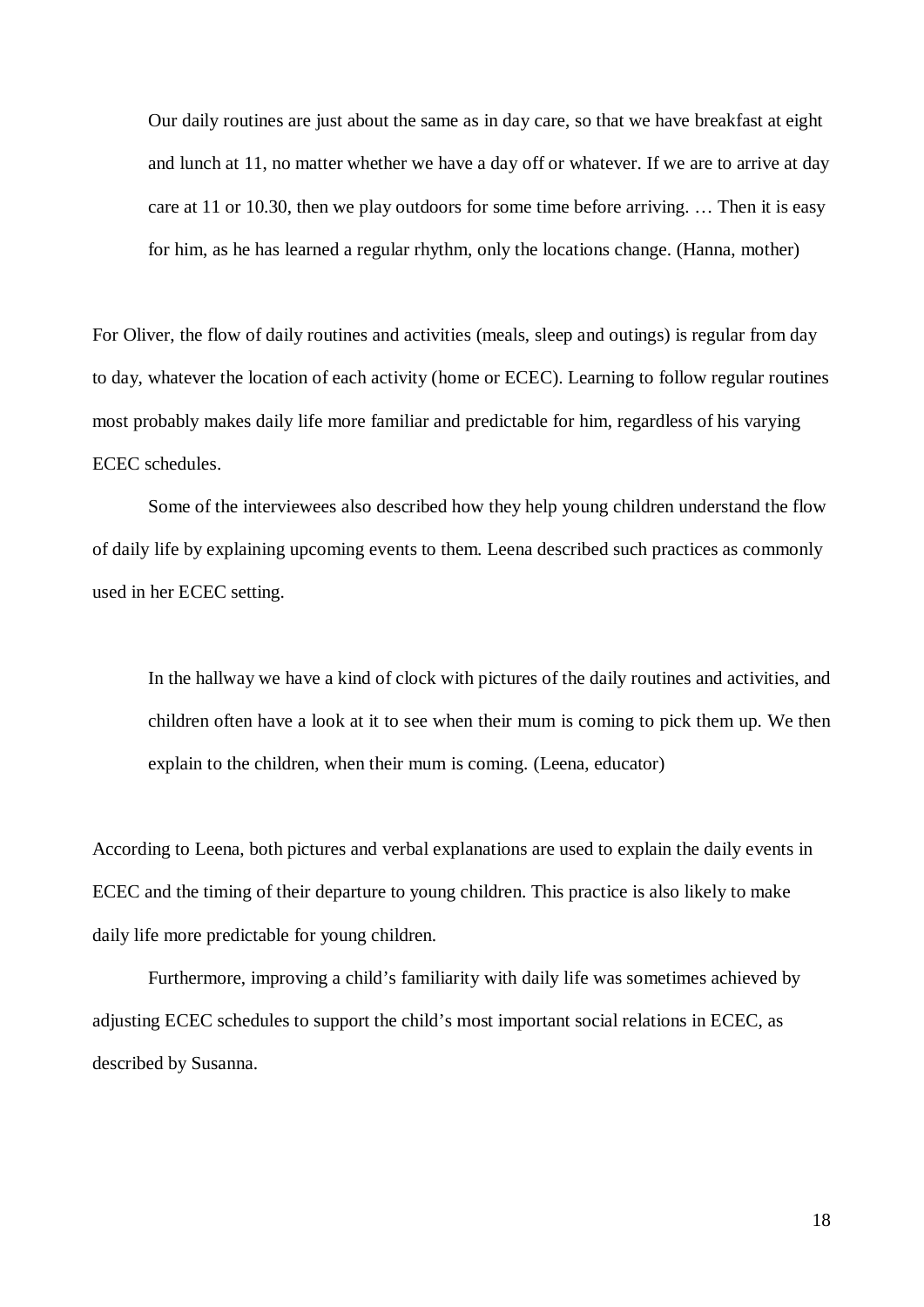I know that Niklas will be picked up at seven (p.m.), so I always try to bring him (her son Eemil) a bit earlier so that they have a little time together. (Susanna, mother)

By bringing Eemil to ECEC earlier than her night shift would strictly require, Susanna enables him to meet his friend Niklas. Although she was the only one of the interviewees to describe a practice of this kind, it seems to be a noteworthy way of enhancing the familiarity of a child's social environment in ECEC.

### **DISCUSSION**

In Finland, young children whose parents work nonstandard hours commonly attend publicly provided flexibly-scheduled ECEC. However, we know very little about these children's daily lives, particularly those of the youngest children. The aim of this study was to contribute to filling this research gap by a qualitative analysis of perceptions on one- to three-year-old children's experiences and child-responsive practices related to flexibly-scheduled ECEC given by mothers and educators in ethnography-based interviews.

The participating mothers and educators described young children as experiencing both undesirable and desirable feelings related to flexibly-scheduled ECEC. Undesirable feelings, such as tiredness, stress, confusion and uncertainty, were mainly related to ECEC schedules that conflicted with young children's daily rhythms and with their needs for rest, sleep and stable social relations in ECEC. These findings are in line with earlier reports on stress related to long hours (Vermeer and Van IJzendoorn 2006), unstable daily programmes and varying social relations in day care (De Schipper et al. 2003). Generally, the undesirable feelings and associated behavioural challenges described by the interviewees point to difficulties hindering the development of young children's belonging, that is, their membership and sense of belonging (see Salonen et al. 2016).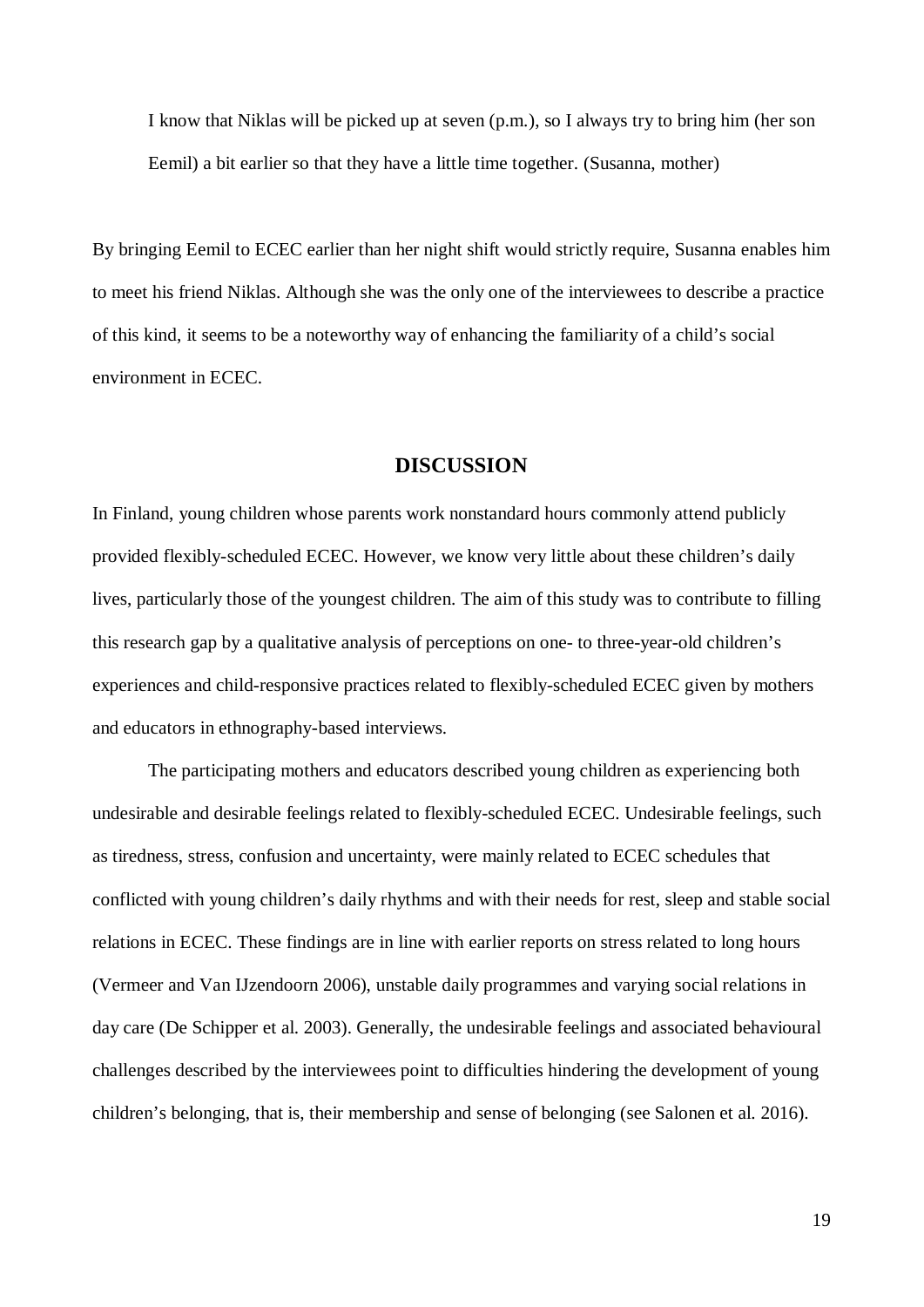Importantly, flexibly-scheduled ECEC was also perceived by several of the interviewees to have a highly positive side. In some cases, this form of ECEC entailed schedules that were well suited to young children's daily rhythms, and thus resulted in the children experiencing feelings of ease and comfort. Furthermore, nonstandard schedules were not necessarily perceived as confusing, but rather, once these young children had got used to their individual schedules, as a familiar and understandable fact of life. Moreover, young children were also described as getting used to unpredictable social encounters in ECEC and even becoming more trusting of unfamiliar educators. Such a positive comment by two of the educators on the varying social environment in ECEC was rather unexpected.

The multifaceted nature of flexibly-scheduled ECEC was most evident in talk about evenings and nights. Young children were found to experience more tiredness-related challenges during evenings in ECEC and as late arrivals staying overnight. Interestingly, however, evenings and nights in ECEC were also viewed in a very positive light: as the number of children in a day care centre tends to be smaller at these times, young children seemed to enjoy the special attention they received from their educators and somewhat greater freedom of choice. These ideas accord with the findings by Statham and Mooney (2003) that greater flexibility in routines characterises childcare given during nonstandard hours. Such features of ECEC may support children's wellbeing through the enhanced possibilities they present for negotiating and constructing their belonging (see Salonen et al. 2016). All in all, the conflicting views on ECEC implemented during evenings and nights show that young children's experiences of flexibly-scheduled ECEC are influenced by both the timing and other features of ECEC. The essential question seems to be whether the ECEC provision during a certain time of a day is suited to young children's daily rhythms, needs and preferences.

In addition to reflecting on young children's experiences, the mothers and the educators described various child-responsive practices in family life and ECEC scheduled according to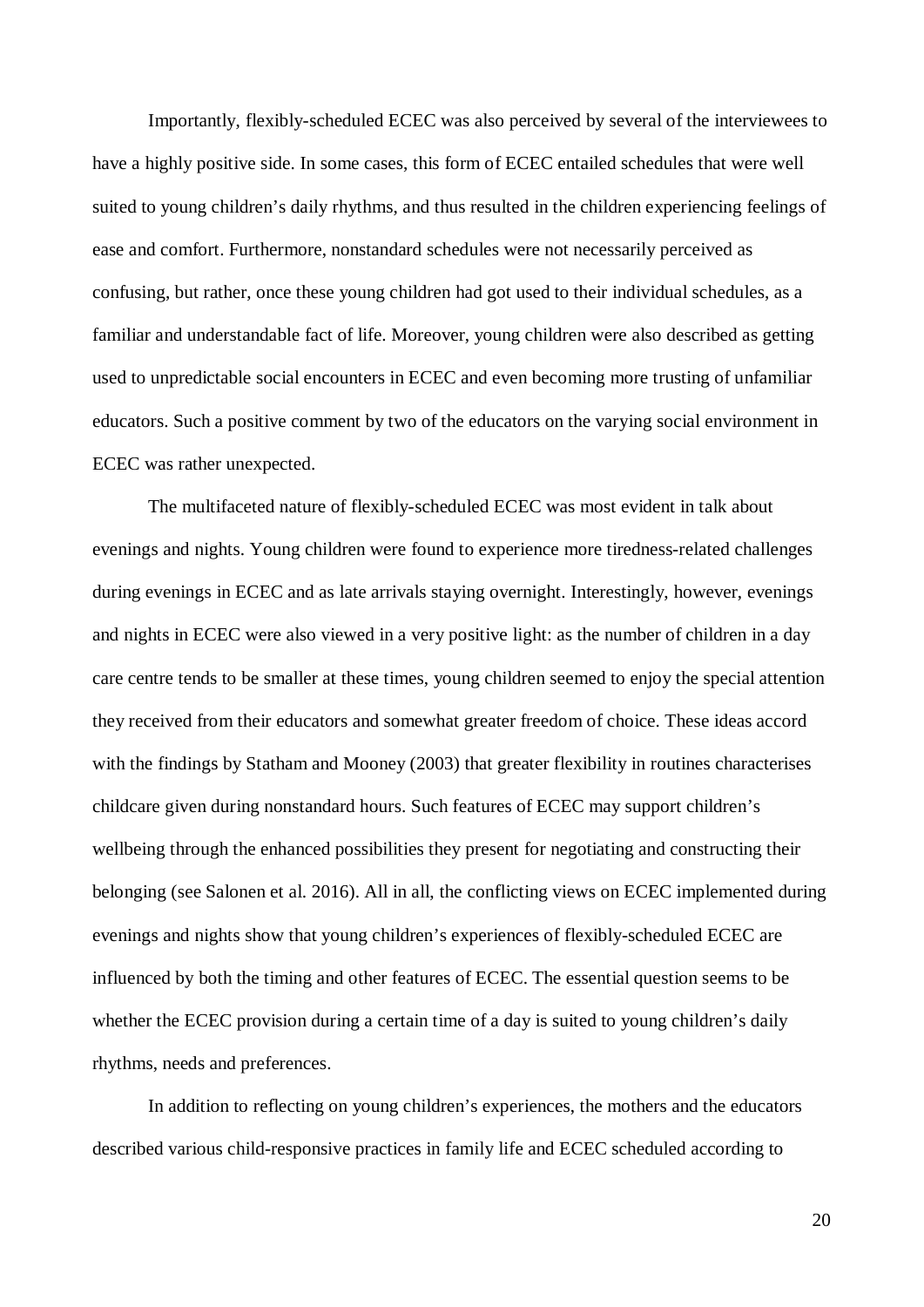parental nonstandard working hours. These practices enabled the coordination and adjustment of daily schedules and activities both at home and in ECEC, thereby enhancing a predictable, understandable flow of daily life that accommodates to young children's daily rhythms and social needs. Overall, the ideas presented by the interviewees have the following pedagogical implications: when organizing family life and ECEC according to parental nonstandard work schedules, careful attention should be paid to 1) fulfilling a young child's needs for sleep and rest, 2) maintaining predictable routines at home and in ECEC, and 3) supporting the safety and continuity of the social relations that exist between a young child and his/her family members, educators and peers. At the level of policy making, resources should be directed to the provision of flexibly-scheduled ECEC of high quality. Moreover, account should be taken of the need for flexibility in the work schedules of parents with young children.

This study has two main limitations. First, the number of participants was very small, and therefore the findings should be interpreted with caution. Second, young children's experiences were studied through mothers' and educators' perceptions. Although observations of individual children's expressions were taken into account in the interview discussions, the data did not include the voices of the young children themselves. Moreover, the mothers' and educators' perceptions are likely to have been influenced by the widely-held assumption that parental nonstandard work and flexibly-scheduled ECEC have a negative impact on young children's wellbeing.

In view of the above-mentioned limitations, further research is needed to deepen our knowledge of young children's daily lives in the context of flexibly-scheduled ECEC. The conflicting viewpoints on the effects of evening ECEC especially call for observational research in natural evening ECEC settings. Most importantly, research based on sensitive observation of young children's own responses to their ECEC environments is needed to understand their experienced wellbeing in flexibly-scheduled ECEC. Such research could further clarify the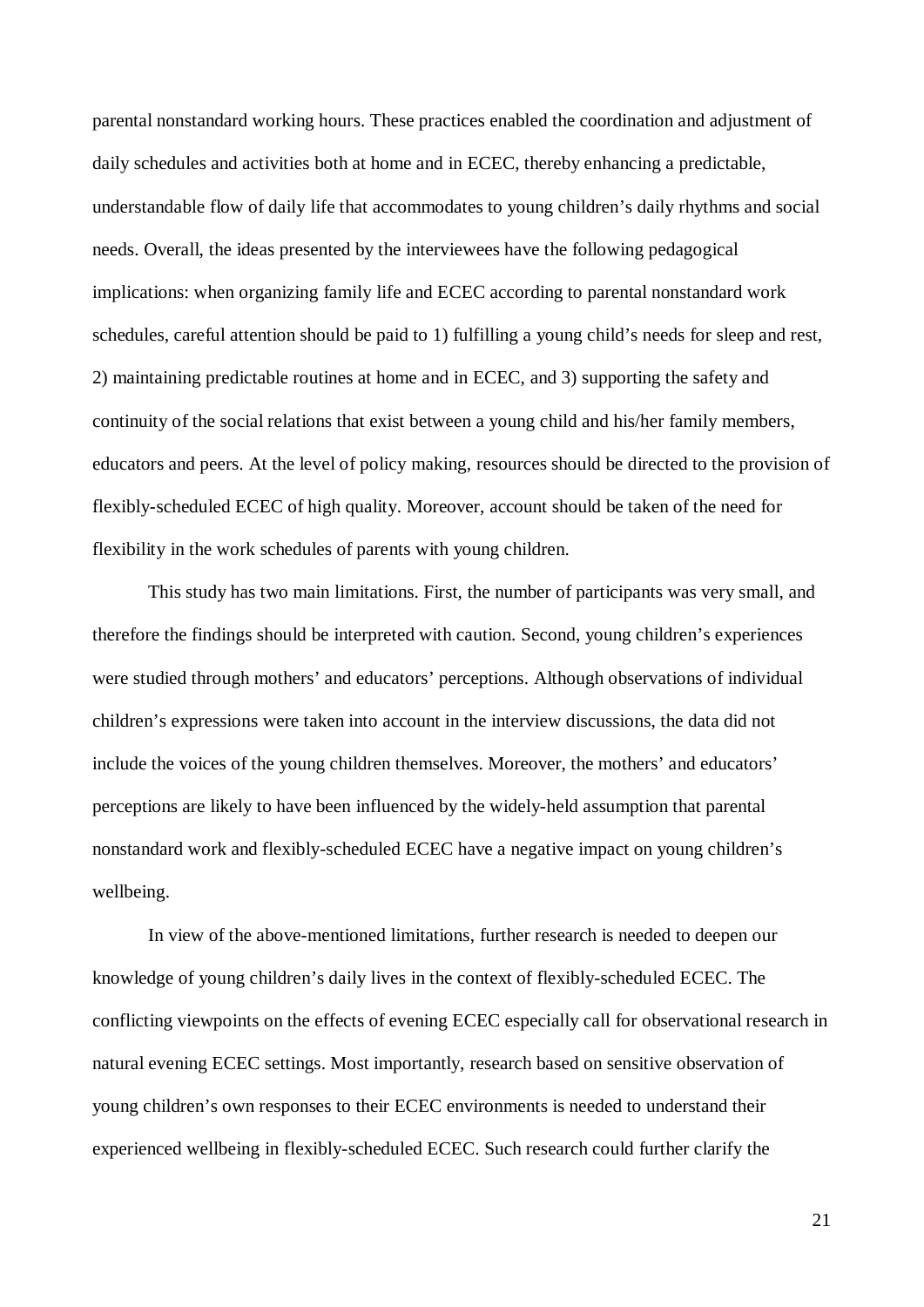relationship between ECEC practices and child outcomes and thereby help in defining high quality in the domain of flexibly-scheduled ECEC.

# **CONCLUSIONS**

This study provided important insights into the daily lives of young children attending flexiblyscheduled ECEC. Through the lenses of mothers and educators, nonstandard schedules appeared as a multifaceted phenomenon, one that not only presents considerable challenges but also has possible benefits for young children. To realize these benefits, the highest priority needs to be given to the youngest children's needs and preferences when arranging family life and ECEC according to parental nonstandard work schedules.

# **Compliance with Ethical Standards**

# **Disclosure of potential conflicts of interest**

The study was funded by the Academy of Finland (grant number 251410) and Emil Aaltonen Foundation (grant number 160243 N1).

# **Research involving Human Participants and/or Animals**

All procedures performed in studies involving human participants were in accordance with the ethical standards of the institutional and/or national research committee and with the principles of the 1964 Helsinki Declaration and its later amendments or comparable ethical standards.

### **Informed consent**

Informed consent was obtained from all the individuals participating in the interviews.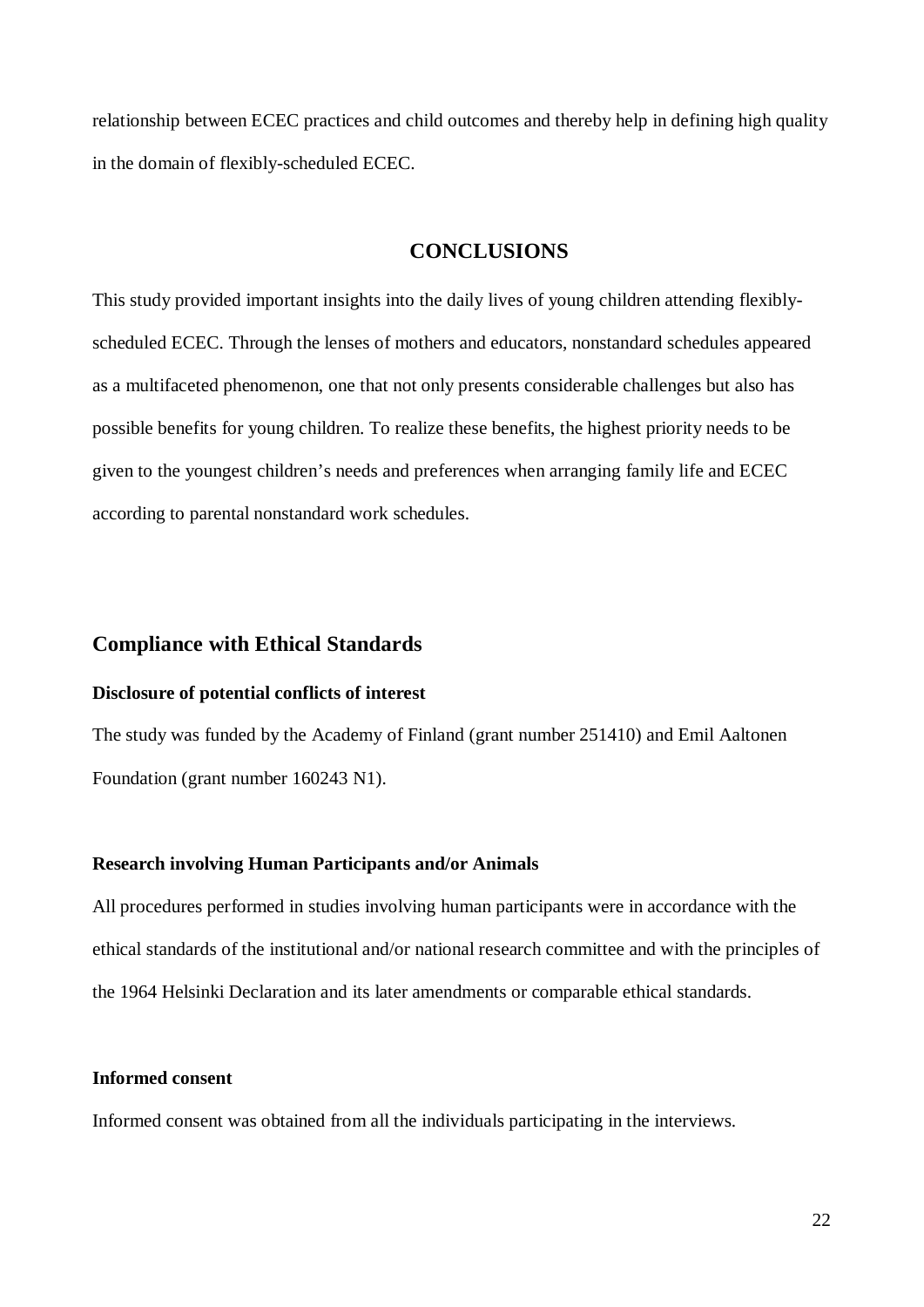### **REFERENCES**

- De Schipper, J. C., Tavecchio, L., Van IJzendoorn, M., & Linting, M. (2003). The relation of flexible child care to quality of center day care and children's socio-emotional functioning: A survey and observational study. *Infant Behavior & Development*, https://doi.org/10.1016/S0163-6383(03)00033-X
- Elo, S. & Kyngäs, H. (2008). The qualitative content analysis process. *Journal of Advanced Nursing*, https://doi.org/10.1111/j.1365-2648.2007.04569.x
- Halfon, S. & Friendly, M. (2015). *Work around the clock: A snapshot of non-standard hours child care in Canada*. Childcare resource and research unit publication. Occasional paper 29. http://www.childcarecanada.org/sites/default/files/Occasional%20paper%20No.29%20[Re vised,%20Sept%2016).pdf. Accessed 12 January 2018.
- Hattery, A. (2001). Tag-team parenting: Costs and benefits of utilizing nonoverlapping shift work in families with young children. Families in Society: *The Journal of Contemporary Social Services*, https://doi.org/10.1606/1044-3894.185
- Jordan, D. (2008). The ecology of infant and toddler care during nonstandard hours in licenced childcare centers. Doctoral dissertation, Ann Arbor MI: Michigan State University.
- Li, J., Johnson, S. E., Han, W.-J., Andrews, S., Kendall, G., Strazdins, L., & Dockery, A. (2014). Parents' nonstandard work and child wellbeing: A critical review of the existing literature. *Journal of Primary Prevention*, https://doi.org/10.1007/s10935-013-0318-z
- Presser, H. B. (2003). *Working in a 24/7 economy: Challenges for American families*. New York: Russell Sage Foundation.
- Rosenbaum, E. & Morett, C. R. (2009). The effect of parents' joint work schedules on infants' behaviour over the first two years of life: Evidence from the ECLSB. *Maternal and Child Health Journal*, https://doi.org/10.1007/s10995-009-0488-8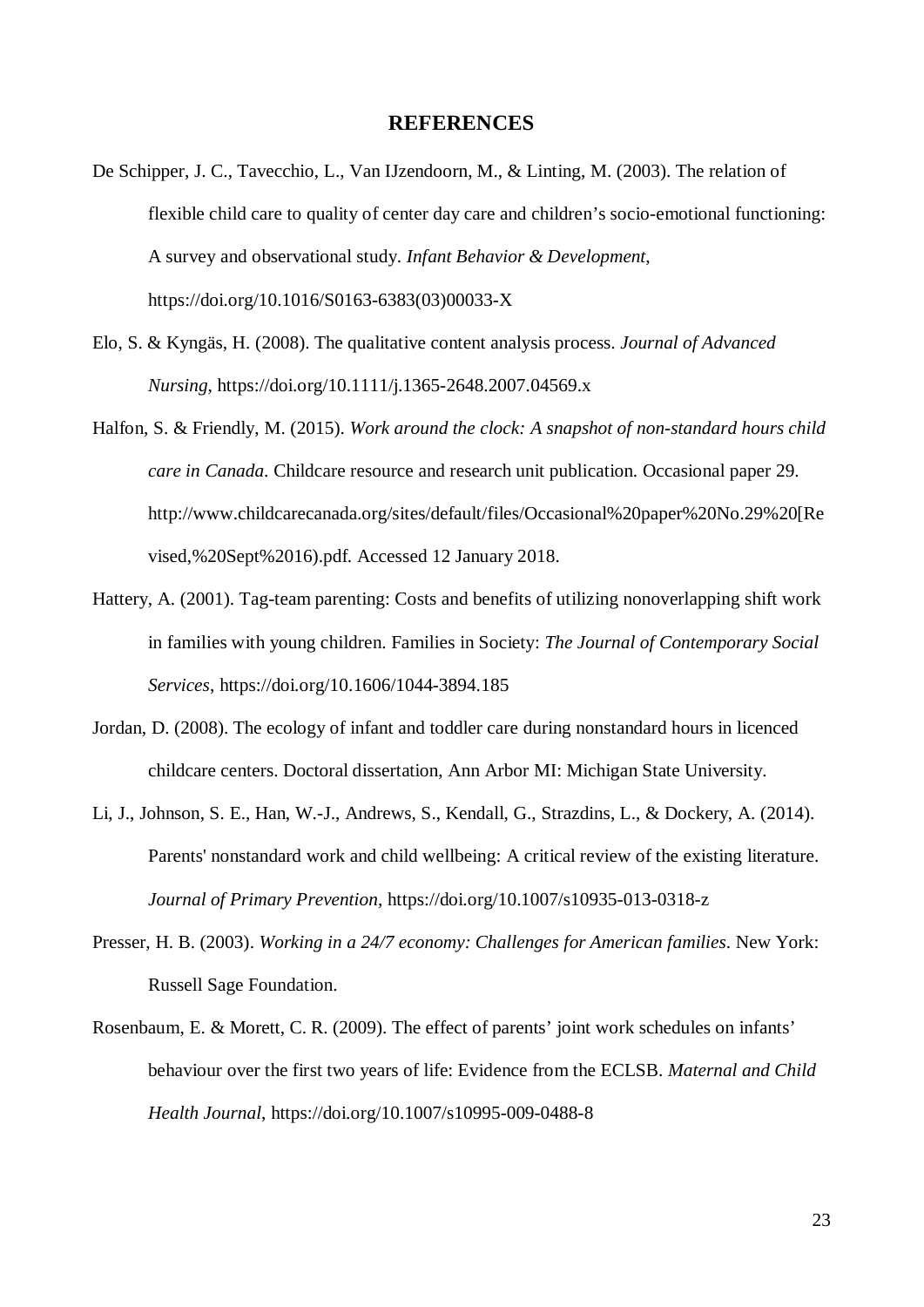- Rönkä, A., Turja, L., Malinen, K., Tammelin M. & Kekkonen, M. (2017). Flexibly scheduled early childhood education and care: experiences of Finnish parents and educators. *Early Years*, https://doi-org.ezproxy.jyu.fi/10.1080/09575146.2017.1387519
- Salonen, E., Laakso, M-L. & Sevón, E. (2016). Young children in day and night care: Negotiating and constructing belonging during daily arrivals. *Early Child Development and Care*, https://doi.org/10.1080/03004430.2016.1146717
- Sevón, E., Rönkä, A., Räikkönen, E. & Laitinen, N. (2017). Daily rhythms of young children in the 24/7 economy: A comparison of children in day care and day and night care. *Childhood*, https://doi.org/10.1177/0907568217704048
- Spagnola, M. & Fiese, B. H. (2007). Family routines and rituals: A context for development in the lives of young children. *Infants & Young Children*, https://doi.org/10.1097/01.IYC.0000290352.32170.5a
- Statham, J. & Mooney, A. (2003). *Around the clock: Childcare services at atypical times*. Bristol: Policy Press.
- Säkkinen, S. (2014). Lasten päivähoito 2013 Kuntakyselyn osaraportti [Day care 2013 A report on a municipal questionnaire]. Statistic Report 16/2014. National Institute for Health and Welfare (Finland).

http://www.julkari.fi/bitstream/handle/10024/116231/Tr16\_14.pdf?sequence=4. Accessed 12 January 2018.

Vermeer, H. J. & Van IJzendoorn, M. H. (2006). Children's elevated cortisol levels at daycare: A review and meta-analysis. *Early Childhood Research Quarterly*, https://doi.org/10.1016/j.ecresq.2006.07.004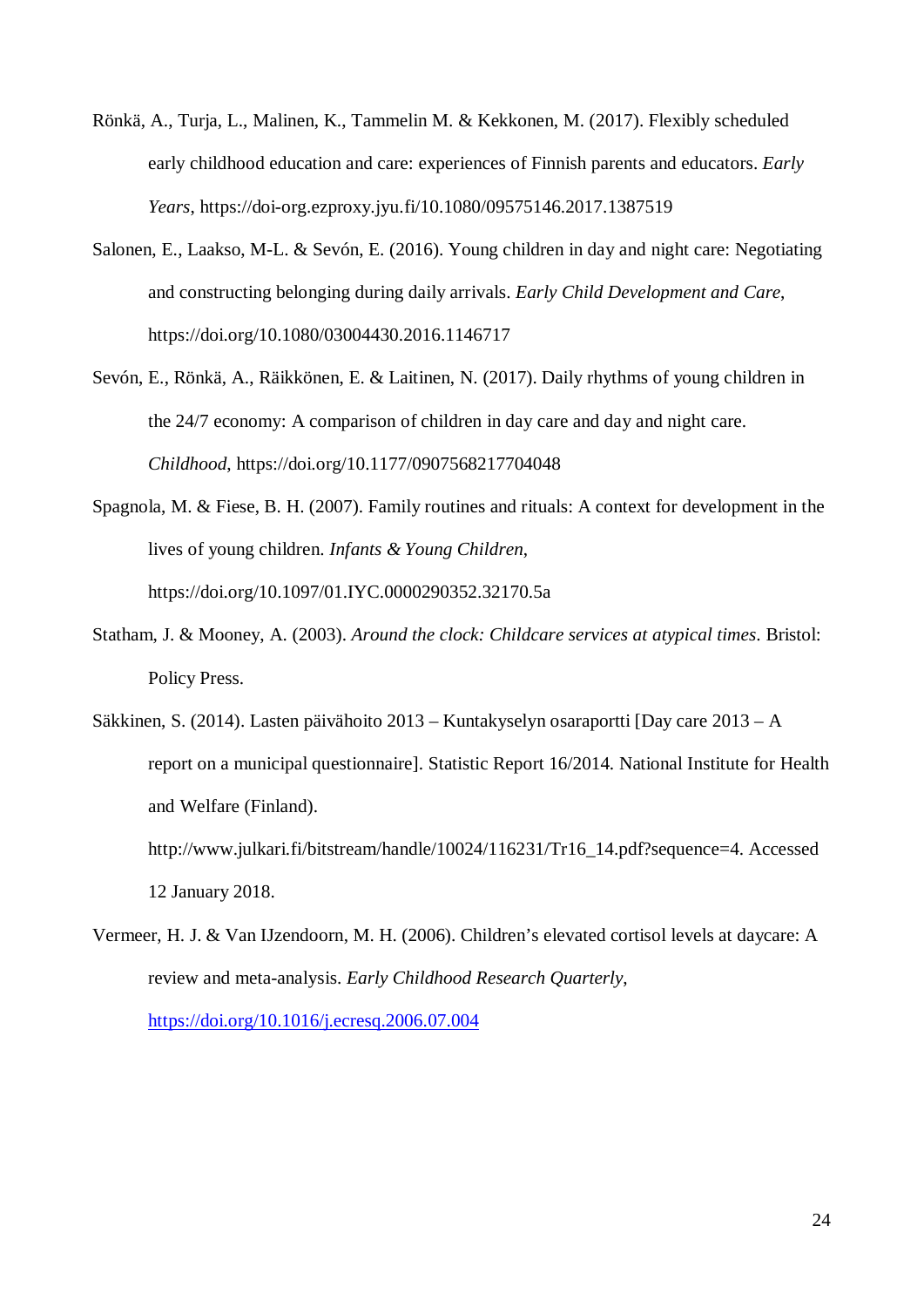| <b>Focus child</b> | Child sex  | Child age at<br>initial data<br>collection | <b>Family structure</b> | Child's ECEC weekly schedule <sup>1</sup> |
|--------------------|------------|--------------------------------------------|-------------------------|-------------------------------------------|
| Emma <sup>**</sup> | Girl       | $1,5$ years                                | Single-mother           | Irregular shifts (35–75 hours per week)   |
| Sofia*             | Girl       | $1,5$ years                                | Two-parent              | Irregular shifts (29–47 hours per week)   |
| $Noora**$          | Girl       | $1,5$ years                                | Two-parent              | Irregular shifts (13–33 hours per week)   |
| Jenni**            | Girl       | 2 years                                    | Two-parent              | Irregular shifts (43–47 hours per week)   |
| Jasper*            | Boy        | 2 years                                    | Two-parent              | Irregular shifts (25–40 hours per week)   |
| Oliver $**$        | Boy        | 2 years                                    | Two-parent              | Irregular shifts (35–41 hours per week)   |
| Niklas*            | <b>Boy</b> | 2,5 years                                  | Single-mother           | Regular shifts (59 hours per week)        |
| Eemil**            | Boy        | 2,5 years                                  | Single-mother           | Irregular shifts (36–76 hours per week)   |

**Table 1.** Information on the children in the study: sex, age, family structure, and ECEC schedule

Notes:<sup>1</sup> Irregular shifts = two or three irregularly scheduled and changing shifts varying in length that could include standard daytime hours, evenings, nights or weekends; Regular shifts with a fixed weekly schedule;

\* Discussed only in educator interviews; \*\* Discussed in both mother and educator interviews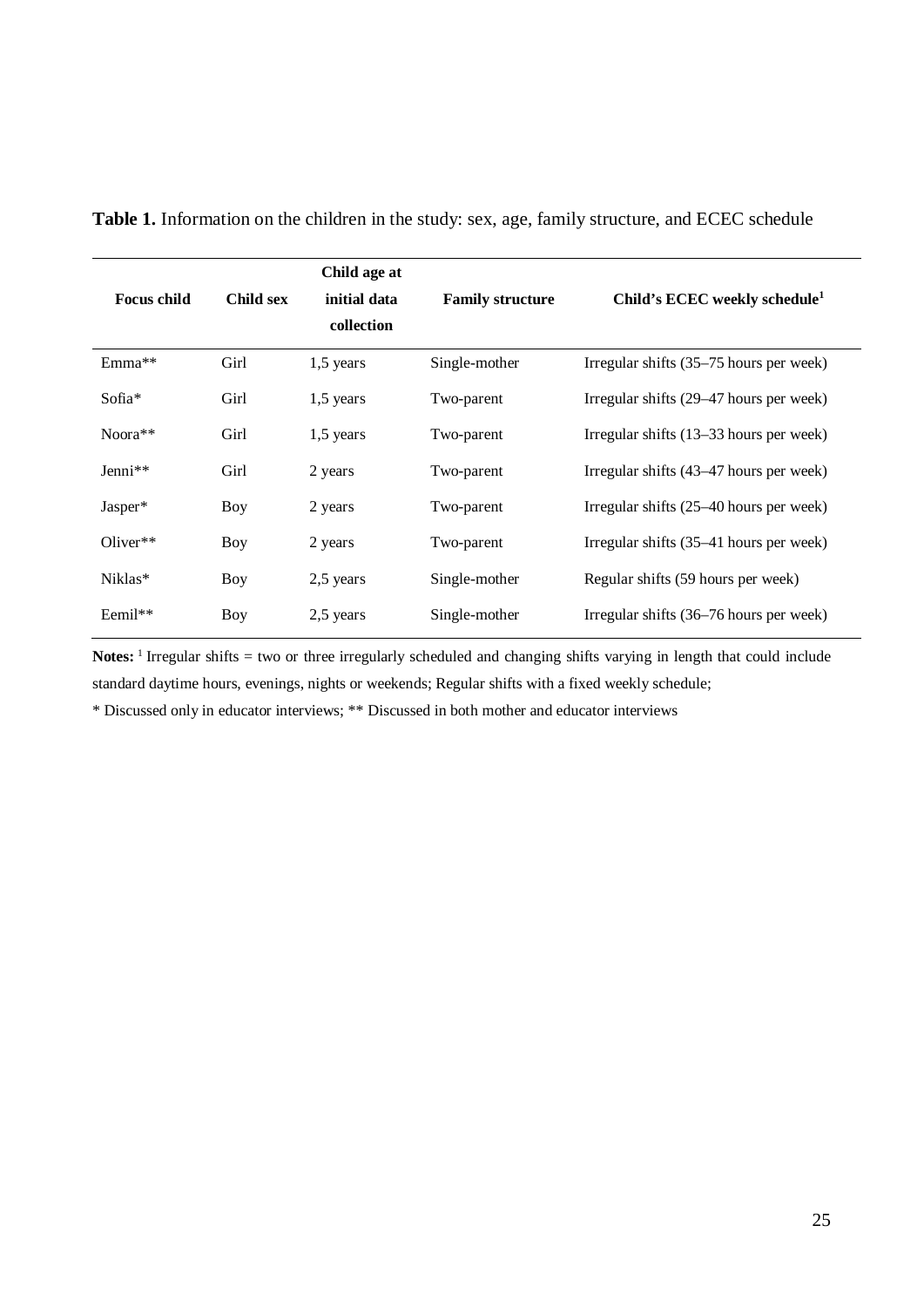**Table 2.** Young children's experiences evident in flexibly-scheduled ECEC, as reported by mothers and educators

| Main categories of children's |                                                                                                                    | <b>Aspects of flexibly-scheduled ECEC</b>                                                                                                                                                                                                            | <b>Children's expressed feelings</b>                                                                                                                                                             |
|-------------------------------|--------------------------------------------------------------------------------------------------------------------|------------------------------------------------------------------------------------------------------------------------------------------------------------------------------------------------------------------------------------------------------|--------------------------------------------------------------------------------------------------------------------------------------------------------------------------------------------------|
|                               | experiences                                                                                                        | that produced different feelings                                                                                                                                                                                                                     |                                                                                                                                                                                                  |
| 1.                            | Tiredness and associated<br>feelings related to ECEC<br>schedules unsuited to<br>young children's daily<br>rhythms | Transitions between home and<br>$\bullet$<br>ECEC just before or during sleep<br>time<br>Long hours at ECEC<br>٠<br>ECEC during evenings<br>$\bullet$<br>Morning ECEC, after evening<br>$\bullet$<br><b>ECEC</b><br>ECEC for several nights in a row | <b>Tiredness</b><br>$\bullet$<br><b>Dislike</b><br>٠<br>Separation anxiety<br>Irritation<br>٠<br>Anger<br>٠<br>Strain<br>Longing<br>٠<br><b>Distress</b><br>$\bullet$<br>Exhaustion<br>$\bullet$ |
| 2.                            | Ease and comfort related<br>to ECEC schedules suited<br>to young children's daily<br>rhythms                       | Transitions between home and<br>$\bullet$<br>ECEC well before sleep time or<br>after sleep time<br>Reasonable or short hours in<br>$\bullet$<br><b>ECEC</b><br>Leisurely mornings at home prior<br>$\bullet$<br>to evening shifts at ECEC            | Ease<br>$\bullet$<br>Comfort<br>$\bullet$                                                                                                                                                        |
| 3.                            | Satisfaction, enjoyment<br>and joy related to features<br>of ECEC characteristic of<br>evenings and weekends       | Social interactions during<br>$\bullet$<br>evenings and weekends at ECEC<br>Activities during evenings and<br>$\bullet$<br>weekends at ECEC                                                                                                          | Satisfaction<br>$\bullet$<br>Enjoyment<br>$\bullet$<br>Joy<br>$\bullet$                                                                                                                          |
| 4.                            | Confusion, uncertainty<br>and distress related to the<br>variability of daily life                                 | Changes in the ECEC schedules<br>$\bullet$<br>Unpredictable social encounters<br>at ECEC                                                                                                                                                             | Confusion<br>$\bullet$<br>Uncertainty<br>$\bullet$<br><b>Distress</b><br>$\bullet$                                                                                                               |
| 5.                            | Familiarity,<br>understanding and<br>trustfulness in relation to<br>the variability of daily life                  | Changes in the ECEC schedules<br>$\bullet$<br>Unpredictable social encounters<br>at ECEC                                                                                                                                                             | Familiarity<br>$\bullet$<br>Understanding<br>$\bullet$<br>Trustfulness<br>$\bullet$                                                                                                              |